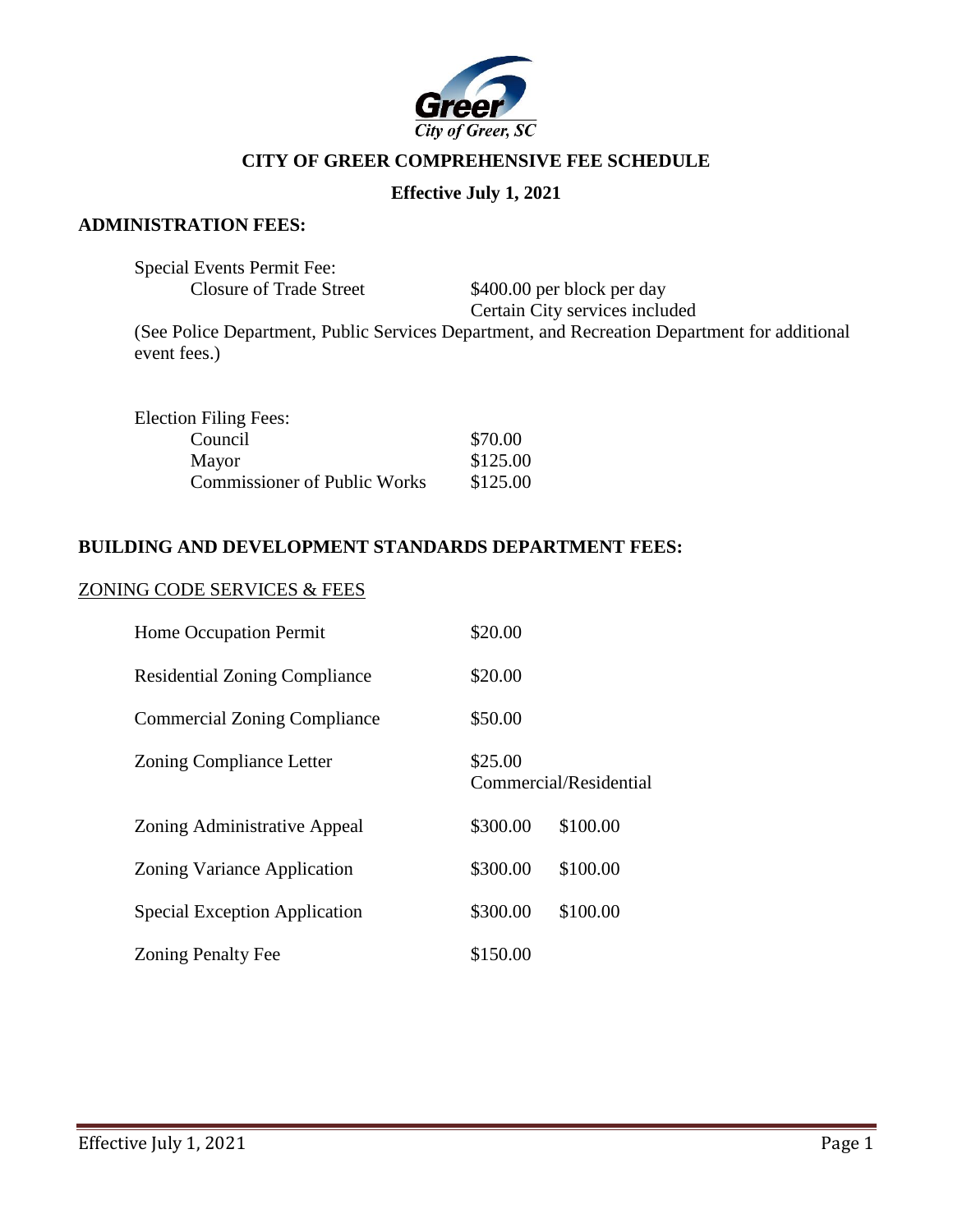| DIGITAL MAPS (plotted and printed)                                                          |              |                    |          |         |
|---------------------------------------------------------------------------------------------|--------------|--------------------|----------|---------|
| Description                                                                                 | Price (each) | <b>Size</b>        | Scale    | Date    |
| <b>STANDARD GIS MAPS</b>                                                                    |              |                    |          |         |
| Wall Map                                                                                    | \$100        | $70$ " x $110$ "   |          | current |
| Standard GIS map<br>(color or black & white)                                                |              |                    |          |         |
| A size                                                                                      | \$7          | $8.5" \times 11"$  | variable | current |
| <b>B</b> size                                                                               | \$13         | $11"$ x 17"        | variable | current |
| C size                                                                                      | \$19         | 17" x 22"          | variable | current |
| D size                                                                                      | \$25         | 22" x 34"          | variable | current |
| E size                                                                                      | \$30         | 34" x 44"          | variable | current |
| J size                                                                                      | \$33         | $40'' \times 60''$ | variable | current |
| Digital conice of the chara mane in DDE formet only are evailable on a CD for an additional |              |                    |          |         |

Digital copies of the above maps in PDF format only are available on a CD for an additional \$2.00 per map

Other specialized mapping and data-provision services will be provided on a time-and-material basis, subject to availability of mapping staff. An hourly service charge of \$50.00 will be charged in half-hour increments for such special services. City of Greer reserves the right to require payment in advance for such special services.

Shipping charges for digital maps and paper maps from mylars are additional; minimum \$3.00

# LAND DEVELOPMENT SERVICES & FEES

| <b>Preliminary Plat Review</b>              | \$350.00 plus \$7.50 per lot |
|---------------------------------------------|------------------------------|
| Minor Revision (Administrative Level)       | \$125.00                     |
| <b>Major Revision (Planning Commission)</b> | \$275.00                     |
| <b>Final Plat Review</b>                    | \$250.00 plus \$5.00 per lot |
| <b>Summary Plat Review</b>                  | \$125.00                     |
| Group Development Plan Review               | \$300.00                     |
| <b>Commercial Site Plan Review</b>          | \$300.00                     |
| <b>Final Development Plan Review</b>        | \$350.00 plus \$7.50 per lot |
| Minor Revision (Administrative Level)       | \$125.00                     |
| Major Revision (Planning Commission)        | \$275.00                     |
| <b>Land Development Variance</b>            | \$300.00                     |
| <b>Additional Review Fees</b>               |                              |
| 3 <sup>rd</sup>                             | \$100.00                     |
| 4 <sup>th</sup>                             | \$150.00                     |
| 5 <sup>th</sup>                             | \$200.00                     |
| 6 <sup>th</sup><br>or more                  | \$250.00                     |
|                                             |                              |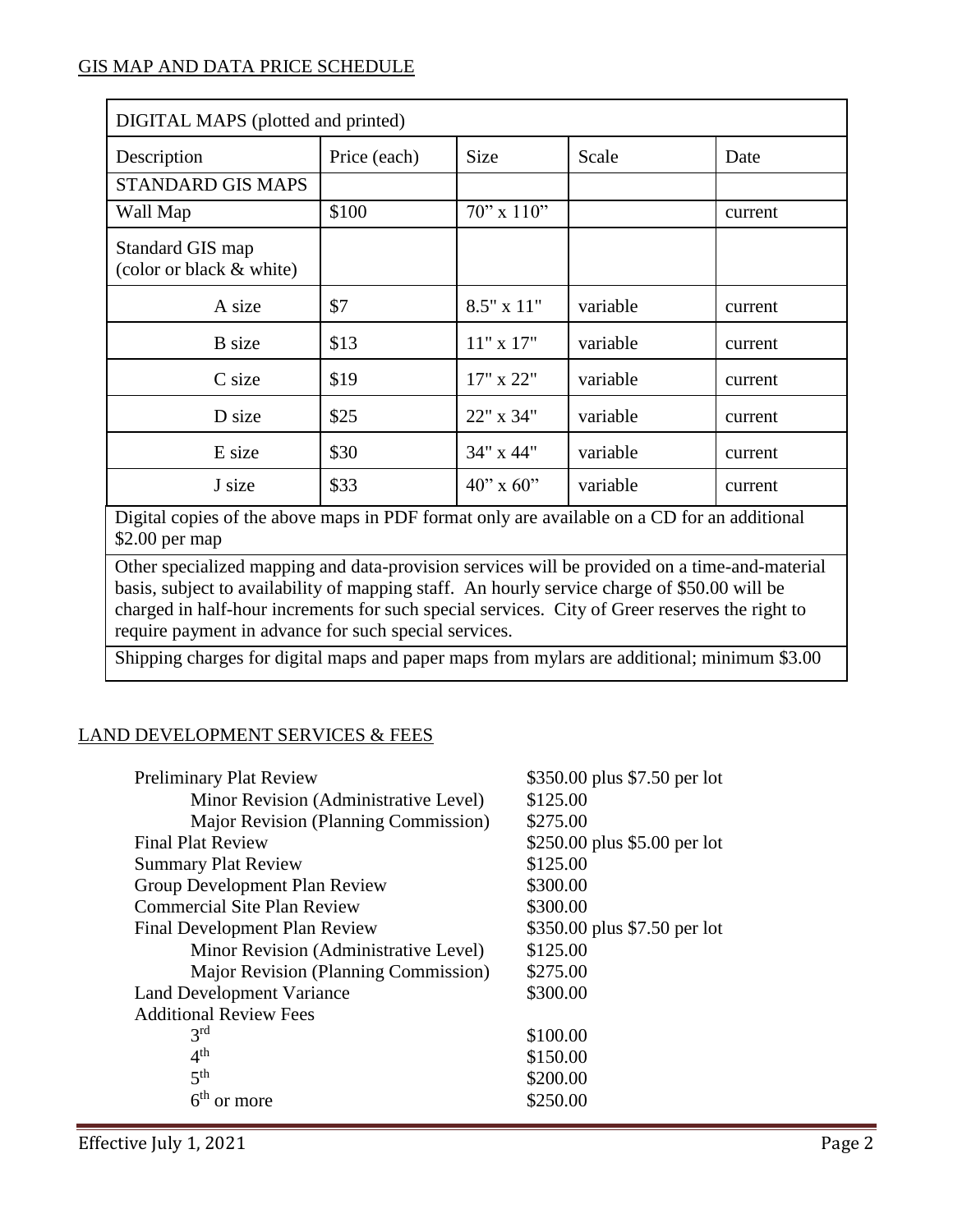| <b>CATEGORY</b><br><b>REQUESTED</b>                                                        | <b>ACREAGE</b>     |           |              |          |          |           |             |
|--------------------------------------------------------------------------------------------|--------------------|-----------|--------------|----------|----------|-----------|-------------|
|                                                                                            | $0 - 5$            | $5.01-10$ | $10.01 - 15$ | 15.01-20 | 20.01-50 | 50.01-100 | Over 100.01 |
| Single Family<br>Residential<br>Districts R-S, R-<br>20, R-15 R-12, R-<br>10, R-7.5, R-5   | \$200              | \$400     | \$600        | \$800    | \$1,000  | \$1,200   | \$1,400     |
| Multifamily<br>Residential RM-1,<br>$RM-2$                                                 | \$300              | \$500     | \$700        | \$900    | \$1,100  | \$1,300   | \$1,500     |
| Nonresidential<br>Districts O-D, C-1,<br>$C-2$ , $C-3$ , $S-1$ , $I-1$                     | \$500              | \$700     | \$900        | \$1,100  | \$1,300  | \$1,500   | \$2,000     |
| PD, DRD <sup>*</sup>                                                                       | \$2,500<br>\$1,500 |           |              |          |          |           |             |
| *Annexation with PD, DRD zoning is required to pay the prescribed Zoning Map Amendment fee |                    |           |              |          |          |           |             |

# BUILDING PERMIT FEES / SIGN PERMIT FEES:

All Permits (with the exception of Mobile Homes and Grading Permits) shall be calculated using the following fee schedule:

| <b>Construction Value</b> | Fee (Per \$1,000 or fraction thereof):                                                                       |
|---------------------------|--------------------------------------------------------------------------------------------------------------|
| $$0 - $2,000$             | \$40.00                                                                                                      |
| $$2,000 - $15,000$        | \$40.00 for the first \$2,000 plus \$6.50 per each additional \$1,000 of value,<br>or fraction thereof.      |
| $$15,000 - $50,000$       | \$124.50 for the first \$15,000 plus \$5.50 per each additional \$1,000 of value,<br>or fraction thereof.    |
| $$50,000 - $100,000$      | \$317.00 for the first \$50,000 plus \$4.50 per each additional \$1,000 of value,<br>or fraction thereof.    |
| $$100,000 - $500,000$     | \$542.00 for the first \$100,000 plus \$3.50 per each additional \$1,000 of<br>value, or fraction thereof.   |
| $$500,000$ and greater    | \$1,942.00 for the first \$500,000 plus \$2.50 per each additional \$1,000 of<br>value, or fraction thereof. |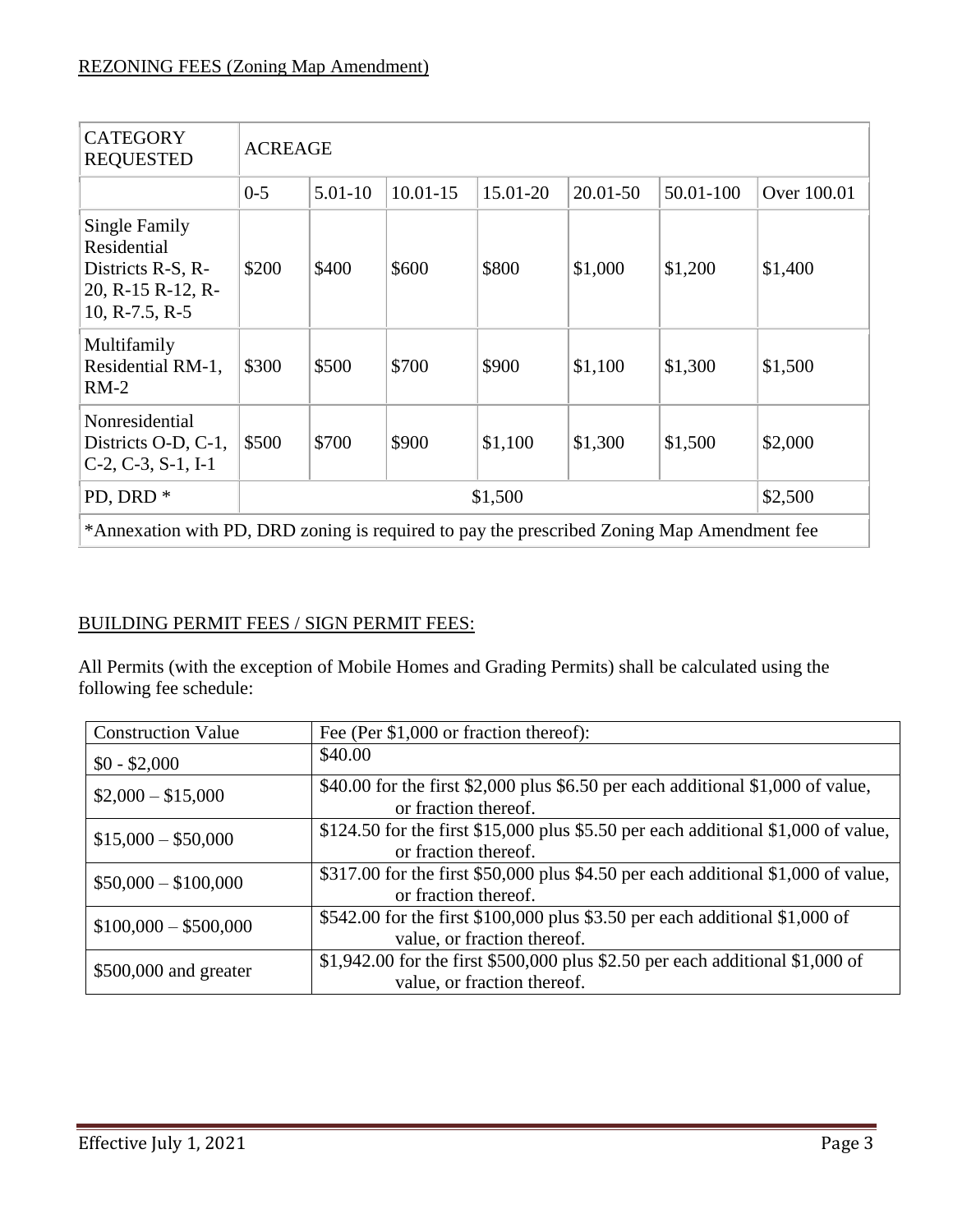| Moving or Demolition of buildings or structures: |                               | Builder or contractor must post a bond of<br>125% of the contract price, when deemed |  |  |
|--------------------------------------------------|-------------------------------|--------------------------------------------------------------------------------------|--|--|
|                                                  |                               | necessary.                                                                           |  |  |
| <b>Commercial Plan Reviews:</b>                  |                               | One-half the permit fee, to be paid at the time of submittal.                        |  |  |
|                                                  |                               | Submittals of revisions after permitting will be charged one-half of                 |  |  |
|                                                  | the plan review fee.          |                                                                                      |  |  |
| <b>Expedited Plan Reviews:</b>                   | Additional \$5,000.00 fee.    |                                                                                      |  |  |
| <b>Grading Permit:</b>                           | \$100.00                      |                                                                                      |  |  |
| Re-inspection Fee:                               | \$50.00                       |                                                                                      |  |  |
| Sanitation:                                      | \$130.00                      |                                                                                      |  |  |
| Replacements:                                    | Permit Cards and CO's \$25.00 |                                                                                      |  |  |
| Technology Fee:                                  |                               | 3% of permit fee (minimum of \$4.00 per Permit, maximum of                           |  |  |
|                                                  | \$100.00                      |                                                                                      |  |  |
| Mobile Home Inspection Permit:                   | \$100.00                      |                                                                                      |  |  |

Residential Review Modification Fee: 10% of the new permit fee.

Single Family Dwellings and Additions: The owner / contractor shall provide the actual cost of all labor and materials. The valuation submitted by the applicant will be verified for reasonableness using ICC Valuation Schedules as compared to our area and will be adjusted to the ICC Valuation Schedule amount if the valuation submitted is deemed undervalued.

### CODE ENFORCEMENT FEES:

| <b>Administrative Fees:</b>                               |          |
|-----------------------------------------------------------|----------|
| Condemnation resulting in demolition:                     | \$250.00 |
| Structures to be secured:                                 | \$100.00 |
| Debris clean-up:                                          | \$100.00 |
| Environmental clean-up:                                   | \$250.00 |
| Mowing of Overgrown Lots, during the same Growing Season: |          |
| <b>First Offense</b>                                      |          |

| First Offense         | DIUU.UU  |
|-----------------------|----------|
| Second Offense        | \$200.00 |
| Third Offense         | \$300.00 |
| <b>Fourth Offense</b> | \$500.00 |
|                       |          |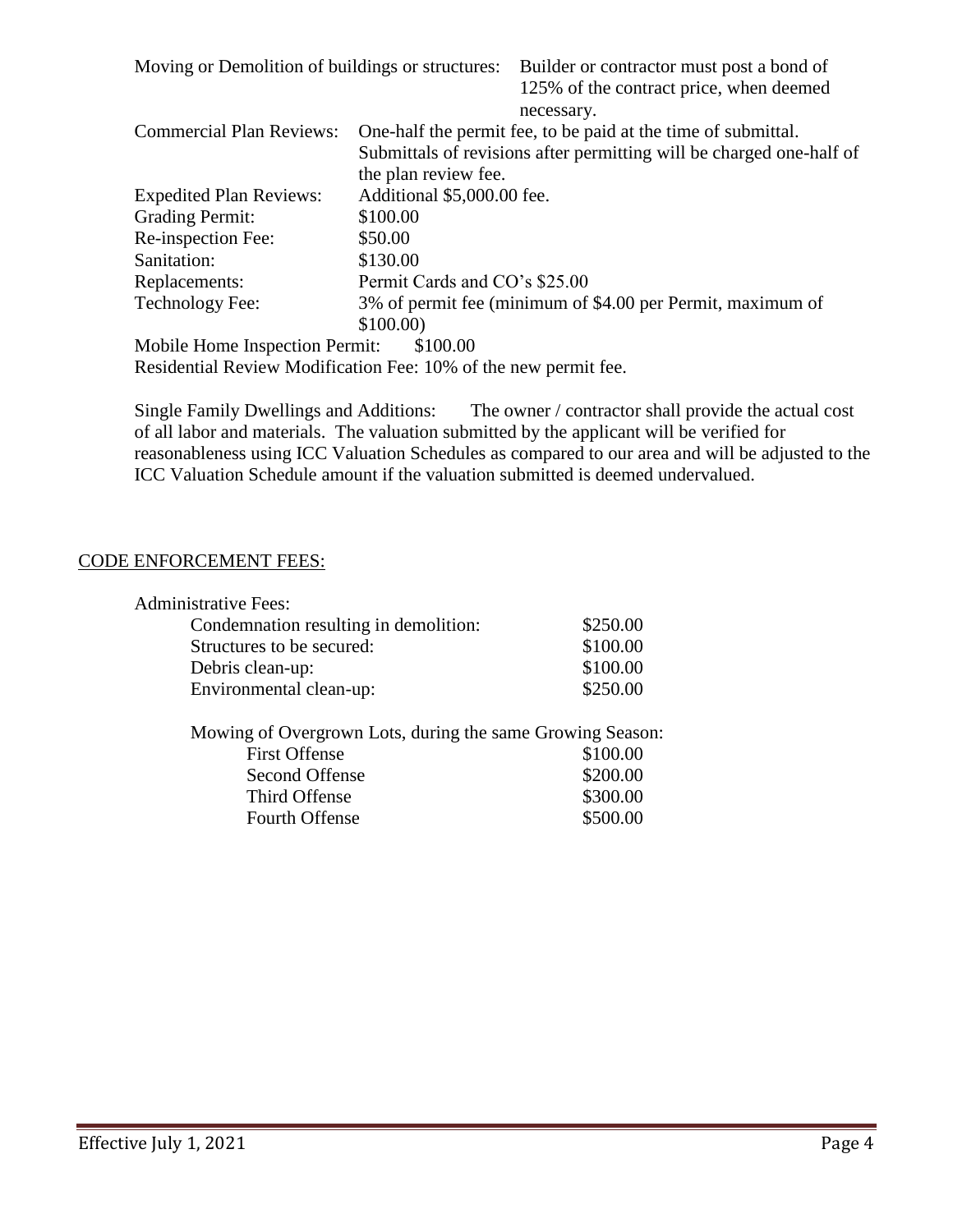#### ENGINEERING / STORM WATER FEES:

#### Storm Water Fee: \$25.00 per Equivalent Residential Unit Equivalent Residential Unit (ERU) Definition: See Code Ch 90, Article IV, Section 90-283 (1)

## Engineering/Storm Water Plan Review Fees:

| <b>FEE</b>             | <b>SUBDIVISION</b>        | COMMERCIAL/<br><b>INDUSTRIAL</b> | <b>LINEAR</b>     |
|------------------------|---------------------------|----------------------------------|-------------------|
| <b>Base Fee</b>        | \$1,000.00                | \$750.00                         | \$400.00          |
| Per Acre (Total Site)  | \$100.00 Per Acre         | \$100.00 Per Acre                | \$100.00 Per Acre |
| Per                    | \$25.00 Per Lot           |                                  |                   |
| Residential Lot        |                           |                                  |                   |
|                        |                           |                                  |                   |
|                        |                           |                                  |                   |
| <b>EXAMPLES</b> (Note: |                           |                                  |                   |
| Minimum fee is that    |                           |                                  |                   |
| for $1$ acre)          |                           |                                  |                   |
| 1 Acre                 | $$1,200.00$ (4 Lots/Acre) | \$850.00                         | \$500.00          |
| 5 Acres                | \$2,000.00 (4 Lots/Acre)  | \$1,250.00                       | \$900.00          |
| 10 Acres               | \$3,000.00 (4Lots/Acre)   | \$1,750.00                       | \$1,400.00        |
| 15 Acres               | \$4,000.00 (4Lots/Acre)   | \$2,250.00                       | \$1,900.00        |
| 20 Acres               | \$5,000.00 (4Lots/Acre)   | \$2,750.00                       | \$2,400.00        |
| 25 Acres               | \$6,000.00 (4Lots/Acre)   | \$3,250.00                       | \$2,900.00        |
| 30 Acres               | \$7,000.00 (4Lots/Acre)   | \$3,750.00                       | \$3,400.00        |

Additional Fees for Developments with Municipal Streets:

\$500.00 for (up to and including) the first 500 linear feet of roadway centerline and \$250.00 for each additional 500 linear feet (or portion thereof) of roadway centerline.

Expedited Plan Reviews: Additional \$5,000.00 fee.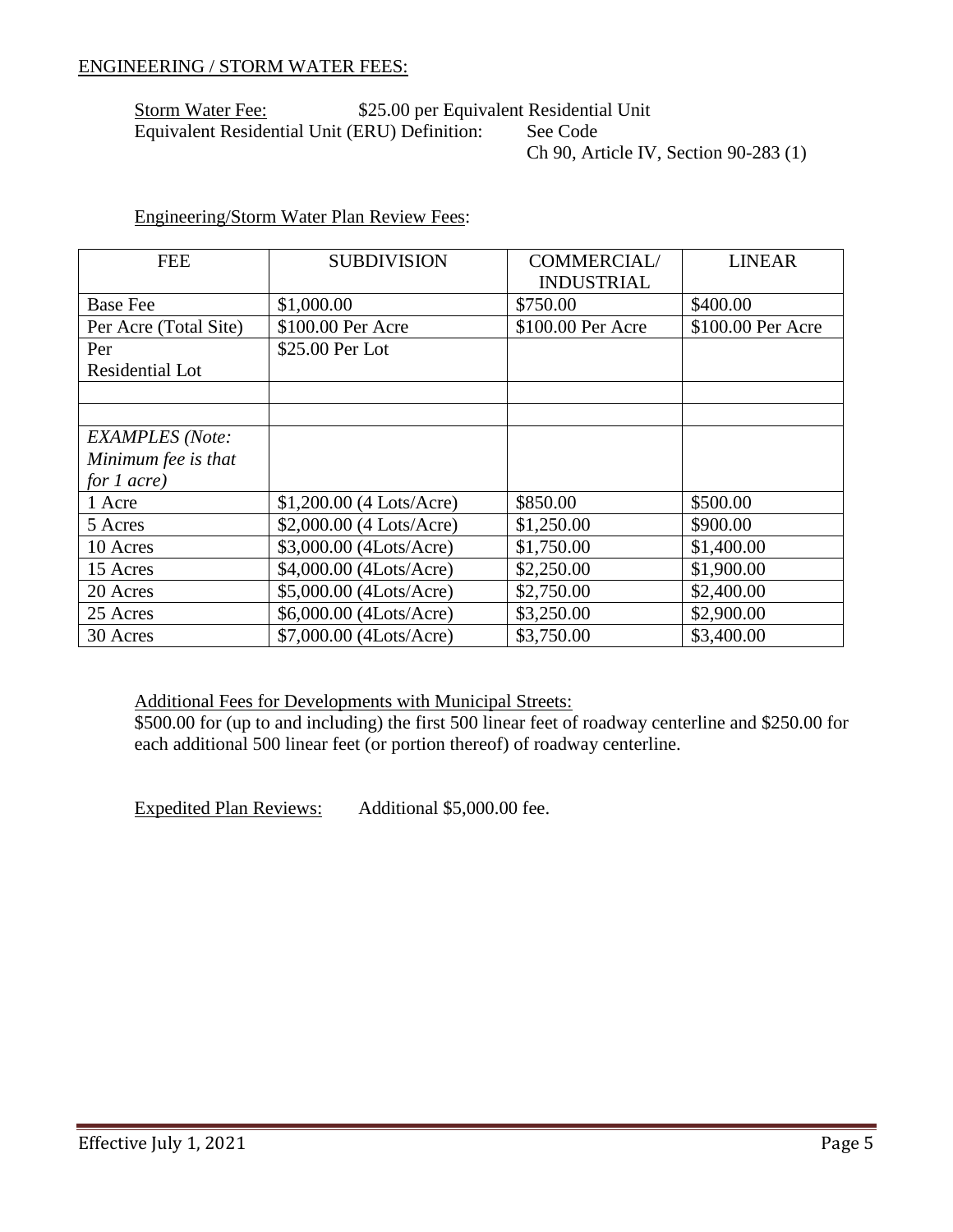## **FINANCE DEPARTMENT FEES:**

| Effective July 1, 2021                                                                                                                                  |                                                                                | Page 6 |
|---------------------------------------------------------------------------------------------------------------------------------------------------------|--------------------------------------------------------------------------------|--------|
| Employee Permit Fee                                                                                                                                     | \$25.00 each, annually, non-refundable                                         |        |
| Permit Transfer Fee                                                                                                                                     | \$20.00                                                                        |        |
| <b>Business Permit</b>                                                                                                                                  | \$100.00 annually                                                              |        |
| <b>Application Fee</b>                                                                                                                                  | Ch 18, Article 9, Section 18-431<br>\$50.00, Non-refundable                    |        |
| <b>Sexually Oriented Businesses</b>                                                                                                                     | See Code                                                                       |        |
| Setoff Debt Collection Fee \$25.00                                                                                                                      | See Code<br>Ch 2, Article I, Section 2-3                                       |        |
| For serving each warrant, \$1.00;<br>Mileage at the rate of \$0.05 per mile<br>Advertising \$0.50<br>Making sale and executing deed to purchaser \$3.00 |                                                                                |        |
| Officer to whom such warrant is directed shall charge:                                                                                                  | Warrant issued for execution $\&$ sale of property for unpaid taxes \$1.00     |        |
| Property Taxes (Unpaid) Fees:                                                                                                                           | See Code<br>Ch 82, Article II, Section 82-37                                   |        |
| <b>Refund Processing Fee</b>                                                                                                                            | \$25.00                                                                        |        |
| <b>Returned Check Fee</b>                                                                                                                               | \$25.00                                                                        |        |
| <b>FOIA Fees</b><br>Copies<br>Search/Retrieval Time                                                                                                     | \$.10 per page<br>First 2 hours – No charge<br>Additional time - \$15 per hour |        |
| Credit Card Convenience Fee                                                                                                                             | up to 3% of amount charged                                                     |        |
| Cemetery Burial Space (Mountainview)<br>Single Space (Resident)<br>Single Space (Non-Resident)                                                          | \$750.00<br>\$1,500.00                                                         |        |
| Canvasser/Solicitor ID Card                                                                                                                             | \$10.00                                                                        |        |
| Audit/Budget Preprinted Book Fee                                                                                                                        | \$15.00                                                                        |        |
| <b>Hospitality Taxes</b>                                                                                                                                | See Code<br>Ch 82, Article IV, Section 82-143                                  |        |
| <b>Business License Taxes</b>                                                                                                                           | See Code<br>Ch 18, Article II, Section 18-51                                   |        |
| <b>Accommodations Taxes</b>                                                                                                                             | See Code<br>Ch 82, Article III, Section 82-103                                 |        |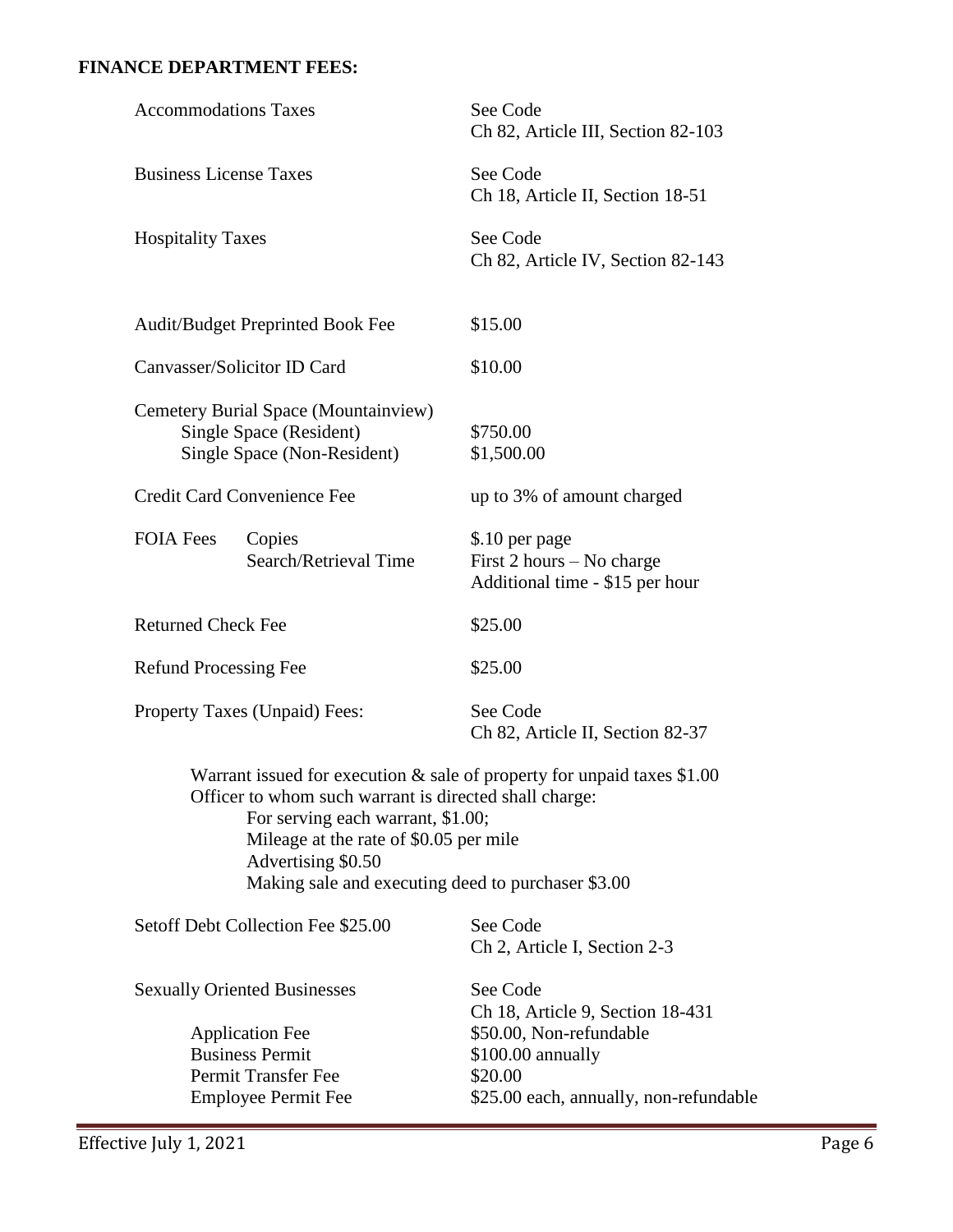#### **FIRE DEPARTMENT FEES:**

The fee schedule listed below shall apply to the following items: Fire Sprinkler System (New) Fire Sprinkler System (Renovation) Fire Pump Fire Line Underground Fire Alarm (New) Fire Alarm (Renovation) Automatic Extinguishing System

| <b>Construction Value</b> | Fee (Per \$1,000 or fraction thereof):                                                                       |  |
|---------------------------|--------------------------------------------------------------------------------------------------------------|--|
| $$0 - 2,000$              | \$40.00                                                                                                      |  |
| $$2,000 - 15,000$         | \$40.00 for the first \$2,000 plus \$6.50 per each additional \$1,000 of value,<br>or fraction thereof.      |  |
| $$15,000 - 50,000$        | \$124.50 for the first \$15,000 plus \$5.50 per each additional \$1,000 of value,<br>or fraction thereof.    |  |
| $$50,000 - 100,000$       | \$317.00 for the first \$50,000 plus \$4.50 per each additional \$1,000 of value,<br>or fraction thereof.    |  |
| $$100,000 - 500,000$      | \$542.00 for the first \$100,000 plus \$3.50 per each additional \$1,000 of<br>value, or fraction thereof.   |  |
| \$500,000 and greater     | \$1,942.00 for the first \$500,000 plus \$2.50 per each additional \$1,000 of<br>value, or fraction thereof. |  |

| Plan Reviews:                  | One-half the permit fee, to be paid at the time of submittal.        |
|--------------------------------|----------------------------------------------------------------------|
|                                | Submittals of revisions after permitting will be charged one-half of |
|                                | the plan review fee.                                                 |
| <b>Expedited Plan Reviews:</b> | Additional \$5,000.00 fee.                                           |
| Re-inspection Fee:             | \$50.00                                                              |
| Fireworks:                     | \$100.00                                                             |
| Fire Watch:                    | \$100.00 Minimum (first 4 hours). \$25.00 per hour thereafter.       |
| <b>Burning Permit:</b>         | \$200.00 per acre. Maximum of \$2,000.00                             |

False Alarm Fees:

| $1st - 3rd$ Alarm                          | No Fee   |
|--------------------------------------------|----------|
| $4th$ - $5th$ Alarm                        | \$50.00  |
| $6^{th} - 7^{th}$ Alarm                    | \$100.00 |
| $8^{th} - 9^{th}$ Alarm                    | \$250.00 |
| 10 <sup>th</sup> and each additional Alarm | \$500.00 |

### **MUNICIPAL COURT FEES:**

| <b>Certified Audio Recordings</b> | \$50.00 |
|-----------------------------------|---------|
| <b>Certified Copies</b>           | \$5.00  |
| <b>Additional Copies of Forms</b> | \$3.00  |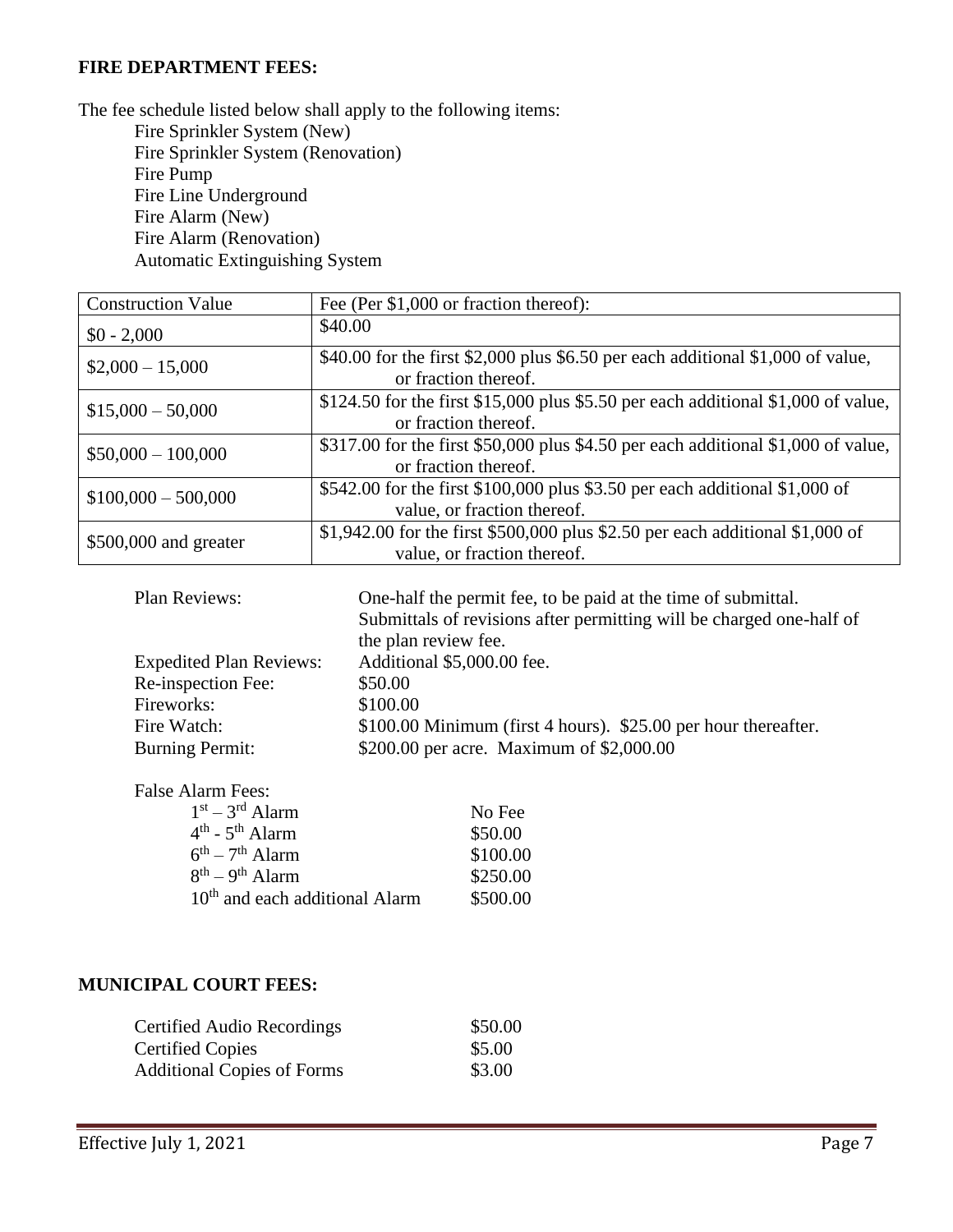# **PARKS AND RECREATION DEPARTMENT FEES:**

| <b>Registration Fees</b>                                   | Resident |                                     | Non-Resident     |          | Academy      |
|------------------------------------------------------------|----------|-------------------------------------|------------------|----------|--------------|
| Baseball                                                   | \$75.00  |                                     | \$95.00          |          |              |
| Softball                                                   | \$75.00  |                                     | \$95.00          |          |              |
| Soccer                                                     | \$75.00  |                                     | \$95.00          |          | \$110.00     |
| Football                                                   | \$75.00  |                                     | \$95.00          |          |              |
| <b>Rugby</b>                                               | \$75.00  |                                     | \$95.00          |          | \$110.00     |
| <b>AAU</b> Basketball                                      | \$75.00  |                                     | \$95.00          |          |              |
| Cheerleading                                               | \$25.00  |                                     | \$45.00          |          |              |
| Wrestling                                                  | \$45.00  |                                     | \$65.00          |          |              |
| <b>Adult Volleyball</b>                                    |          | \$200.00 per team                   |                  |          |              |
| <b>Adult Softball</b>                                      |          | \$200.00 per team                   |                  |          |              |
| <b>Adult Basketball</b>                                    |          | \$200.00 per team                   |                  |          |              |
| <b>Summer Junior Camp</b>                                  |          | \$50.00 per week                    | \$70.00 per week |          |              |
| <b>Summer Teen Camp</b>                                    |          | \$65.00 per week                    | \$85.00 per week |          |              |
| <b>Needmore Summer Camp</b>                                |          | \$20.00 per week                    | \$40.00 per week |          |              |
| Parents' Night Out                                         | \$10.00  |                                     | \$30.00          |          |              |
| <b>Art Classes</b><br>$(8 \text{ weeks})$                  | \$30.00  |                                     | \$50.00          |          |              |
| <b>Contracted Classes</b>                                  |          | Fees established by Instructor      |                  |          |              |
| (City receives 10% of contracted class registration fees.) |          |                                     |                  |          |              |
| Late Fee (Youth Sports Only):                              |          | \$25.00 after designated late date. |                  |          |              |
| <b>Field Reservations:</b>                                 |          | Resident/Non-Profit                 |                  |          | Non-Resident |
| Lights, per hour                                           |          | \$40.00                             |                  | \$40.00  |              |
| Damage Deposit (Refundable)                                |          | \$100.00                            |                  | \$140.00 |              |
|                                                            |          |                                     |                  |          |              |
| <b>Baseball/Softball Fields</b>                            |          |                                     |                  |          |              |
| Youth Event - One field per day                            |          | \$220.00                            |                  | \$250.00 |              |
| Adult Event - One field per day                            |          | \$250.00                            |                  | \$280.00 |              |
|                                                            |          |                                     |                  |          |              |
| Marking fee/field/day ONE TIME ONLY \$40.00                |          |                                     |                  | \$40.00  |              |
|                                                            |          |                                     |                  |          |              |
| Multipurpose Fields (football & soccer)                    |          |                                     |                  |          |              |
| Youth Event - One field, per day                           |          | \$270.00                            |                  | \$300.00 |              |
| Adult Event - One field, per day                           |          | \$330.00                            |                  | \$360.00 |              |
| Marking fee/field/day ONE TIME ONLY                        |          | \$120.00                            |                  | \$120.00 |              |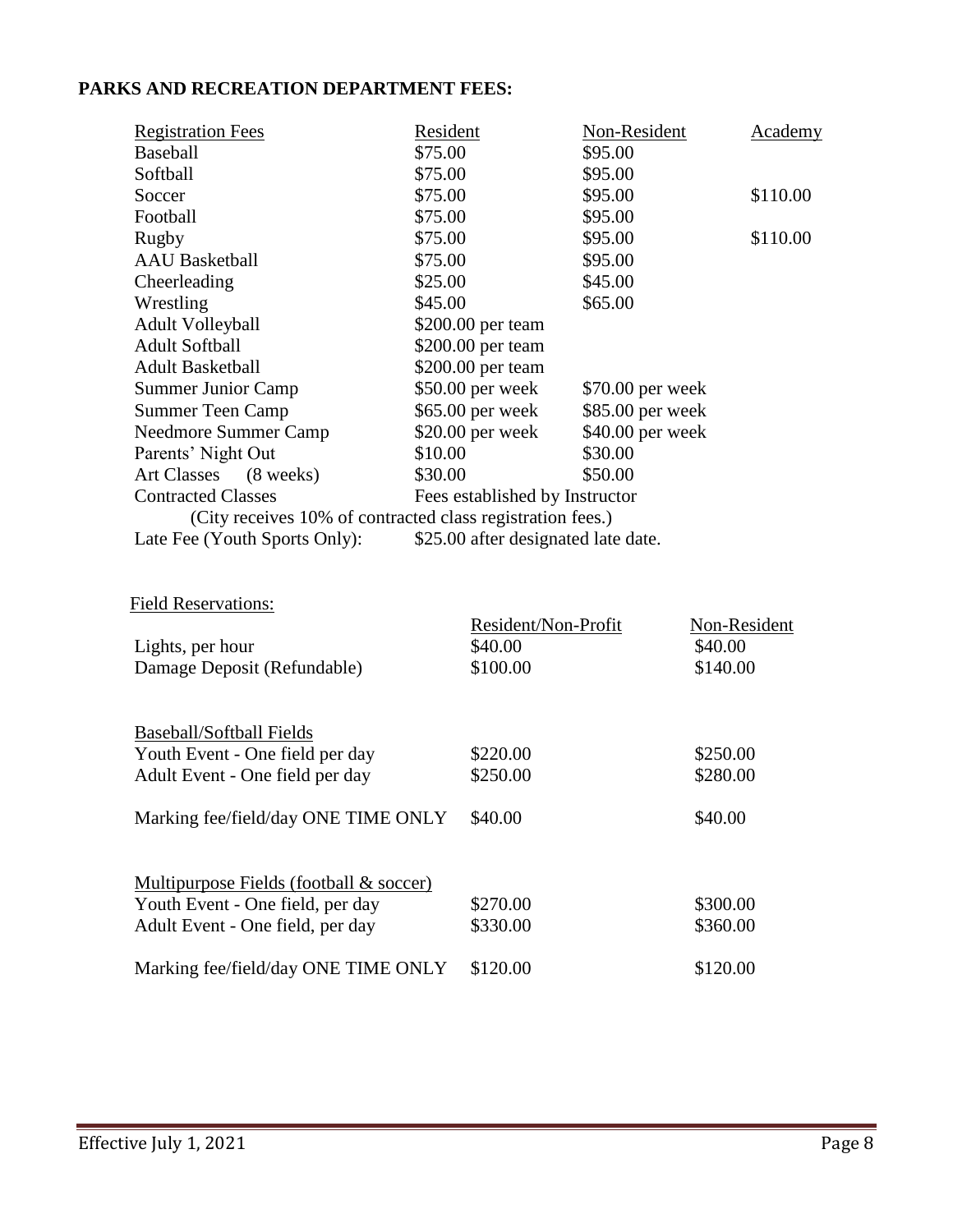Concessions for Tournament Field Rentals

The City of Greer Parks and Recreation subcontracts its concession services. The contracted vendor has first right of refusal to provide concession services for any event at athletic facilities.

| <b>Tryon &amp; Needmore Recreation Center Rentals</b> | Resident/Non-Profit Non-Resident |              |
|-------------------------------------------------------|----------------------------------|--------------|
| Per hour (2 hour minimum)                             | \$35.00                          | \$55.00      |
|                                                       |                                  |              |
|                                                       |                                  |              |
| Victor Gym Rental                                     |                                  |              |
| Social Hall:                                          | Resident/Non-Profit              | Non-Resident |
| Per hour (2 hour minimum)                             | \$35.00                          | \$55.00      |
| Gym Area:                                             |                                  |              |
| Per hour (2 hour minimum)                             | \$50.00                          | \$70.00      |
| Gym and Social Hall:                                  |                                  |              |
| Per hour (2 hour minimum)                             | \$85.00                          | \$105.00     |
|                                                       |                                  |              |
|                                                       |                                  |              |
| Kid's Planet Rentals                                  | Resident/Non-Profit              | Non-Resident |
| Shelters (Small)                                      | \$15.00                          | \$25.00      |
| Shelters (Large)                                      | \$25.00                          | \$35.00      |
|                                                       |                                  |              |
|                                                       |                                  |              |
| <b>Stage Rentals</b>                                  | Non-Profit                       |              |
| Per Day                                               | \$350.00                         |              |

### **Municipal Complex Main Level and City Park Reservation Policies**

### **Fee Structure - Main Level:**

| <b>Event Halls Lobby</b>                       | <b>Price</b>                                        |  |
|------------------------------------------------|-----------------------------------------------------|--|
| <b>Resident Fee</b>                            | \$200.00 4-hour block (additional hrs \$80.00/hour) |  |
| Sunday thru Friday                             | \$640.00 (12 hours)                                 |  |
| Non-Resident Fee                               | \$225.00 4-hour block (additional hrs 100.00/hour)  |  |
| Sunday thru Friday                             | \$800.00 (12 hours)                                 |  |
| Non-Profit                                     |                                                     |  |
| Sunday thru Friday                             | \$150.00 4-hour block (additional hrs \$50.00/hour) |  |
| **Must provide proof of No n-Profit status**   | \$400.00(12 hours)                                  |  |
| **Discounted rate offered up to four (4) times |                                                     |  |
| per calendar year. **                          |                                                     |  |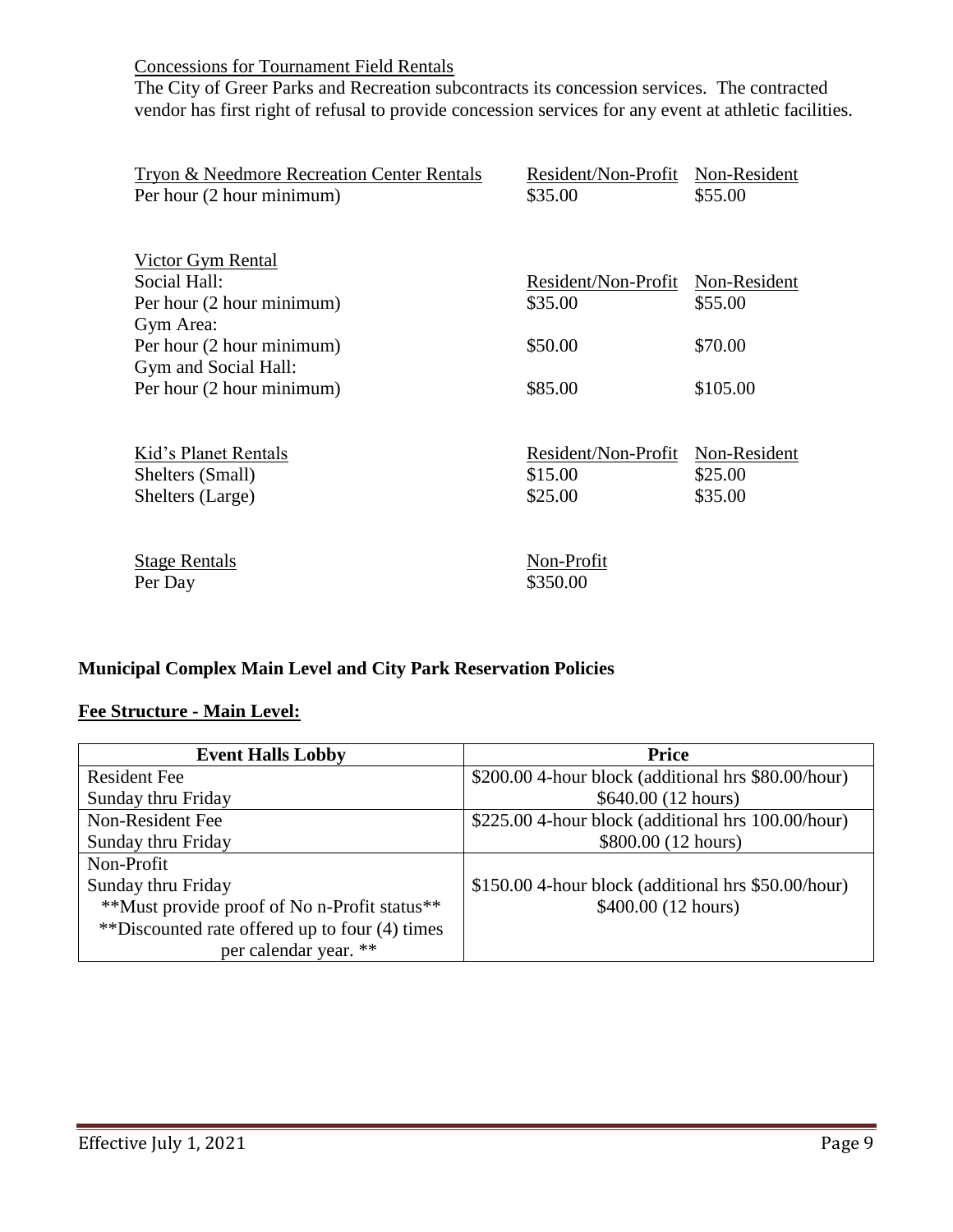| <b>Event Halls One Section</b>                     | <b>Price</b>                                         |
|----------------------------------------------------|------------------------------------------------------|
| <b>Resident Fee</b>                                | \$200.00 4-hour block (additional hrs \$80.00/hour)  |
| Monday thru Thursday                               | \$640.00 (12 hours)                                  |
| Non-Resident Fee                                   | \$225.00 4-hour block (additional hrs \$100.00/hour) |
| Monday thru Thursday                               | \$800.00 (12 hours)                                  |
| <b>Resident Fee</b>                                | \$225.00 4-hour block (additional hrs 100.00/hour)   |
| Fridays, Sundays and Holidays                      | \$800.00 (12 hours)                                  |
| Non-Resident Fee                                   | \$275.00 4-hour block (additional hrs 125.00/hour)   |
| Fridays, Sundays and Holidays                      | \$960.00 (12 hours)                                  |
| Non-Profit                                         |                                                      |
| Sunday thru Friday                                 |                                                      |
| **Must provide proof of Non-Profit status**        | \$150.00 4-hour block (additional hrs \$50.00/hour)  |
| **Discounted rate offered up to four (4) times per | \$400.00(12 hours)                                   |
| calendar year**                                    |                                                      |

| <b>Event Halls Two Sections</b>                    | <b>Price</b>                                            |  |
|----------------------------------------------------|---------------------------------------------------------|--|
| <b>Resident Fee</b>                                | \$280.00 4-hour block (additional hrs \$140.00/hour)    |  |
| Monday thru Thursday                               | \$950.00 (12 hours)                                     |  |
| Non-Resident Fee                                   | \$350.00 4-hour block (additional hrs \$175.00/hour)    |  |
| Monday thru Thursday                               | \$1,150.00(12 hours)                                    |  |
| <b>Resident Fee</b>                                | \$350.00 4-hour block (additional hrs \$175.00/hour)    |  |
| Fridays, Sundays and Holidays                      | \$1,150.00(12 hours)                                    |  |
| Non-Resident Fee                                   | $$450.00$ 4-hour block (additional hrs $$225.00/hour$ ) |  |
| Fridays, Sundays and Holidays                      | $$1,350.00$ (12 hours)                                  |  |
| Non-Profit                                         |                                                         |  |
| Sunday thru Friday                                 | \$200.00 4-hour block (additional hrs \$100.00/hour)    |  |
| **Must provide proof of Non-Profit status**        |                                                         |  |
| **Discounted rate offered up to four (4) times per | \$540.00 (12 hours)                                     |  |
| calendar year. **                                  |                                                         |  |

| <b>Event Halls Three Sections (Lobby included)</b> | <b>Price</b>                                            |
|----------------------------------------------------|---------------------------------------------------------|
| <b>Resident Fee</b>                                | \$400.00 4-hour block (additional hrs \$200.00/hour)    |
| Monday thru Thursday                               | $$1,000.00(12 \text{ hours})$                           |
| Non-Resident Fee                                   | $$460.00$ 4-hour block (additional hrs $$230.00/hour$ ) |
| Monday thru Thursday                               | $$1,250.00$ (12 hours)                                  |
| <b>Resident Fee</b>                                | \$450.00 4-hour block (additional hrs \$225.00/hour)    |
| Fridays, Sundays and Holidays                      | $$1,250.00$ (12 hours)                                  |
| Non-Resident Fee                                   | \$550.00 4-hour block (additional hrs \$275.00/hour)    |
| Fridays, Sundays and Holidays                      | $$1,500.00(12 \text{ hours})$                           |
| Non-Profit                                         |                                                         |
| Sunday thru Friday                                 |                                                         |
| **Must provide proof of Non-Profit status**        | \$260.00 4-hour block (additional hrs \$130.00/hour)    |
| **Discounted rate offered up to four (4) times per | \$780.00 (12 hours)                                     |
| calendar year. **                                  |                                                         |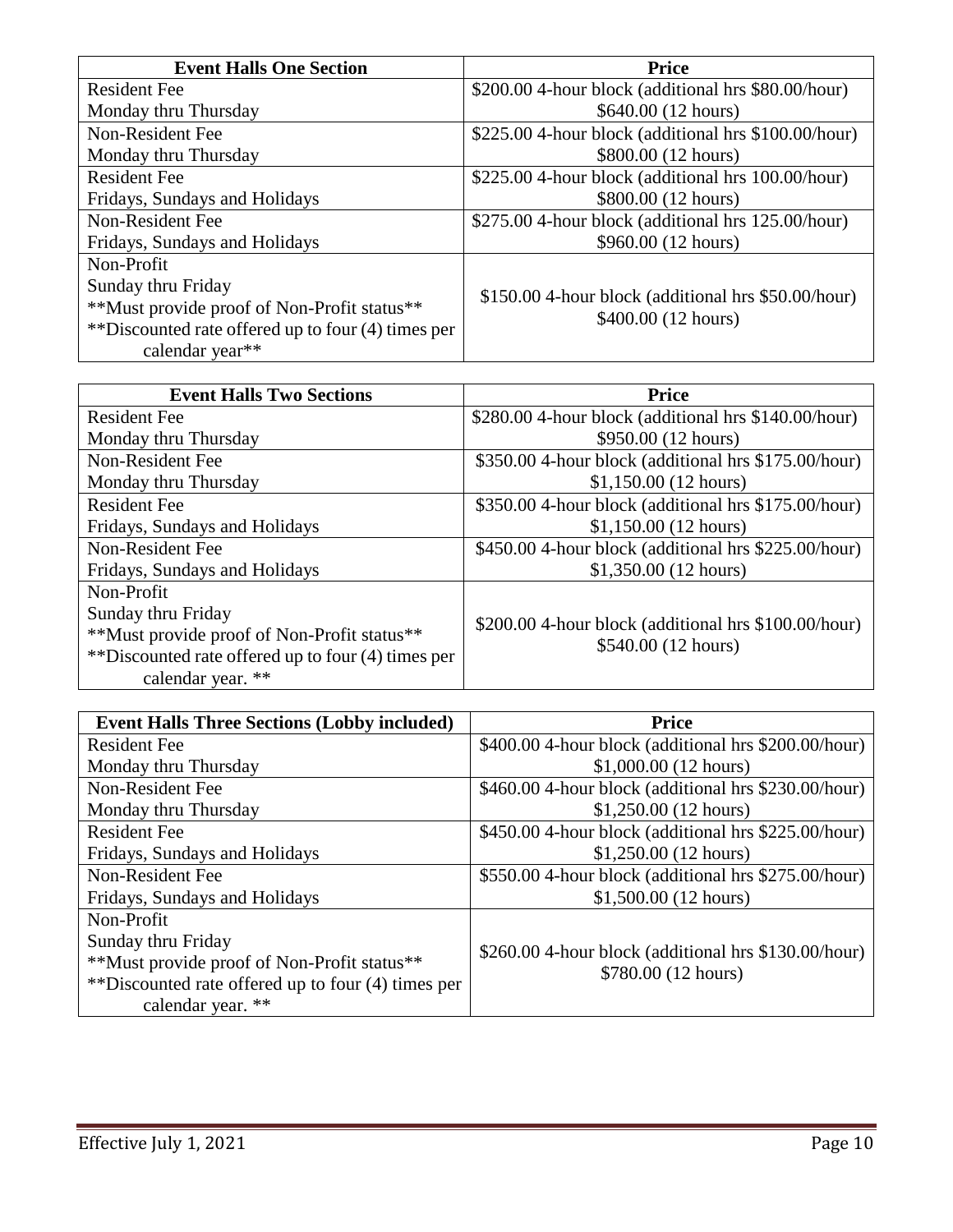| <b>Event Halls Saturday Rentals - Three Sections</b><br>(Lobby included) | Price                                                             |
|--------------------------------------------------------------------------|-------------------------------------------------------------------|
| Resident Fee                                                             | $$1,250.00(12 \text{ hours})$<br>(\$100.00/hour additional hours) |
| Non-Resident Fee                                                         | $$1,500.00(12 \text{ hours})$<br>(\$125.00/hour additional hours) |

| <b>Refundable Security/Damage Deposit</b> | <b>Price</b> |
|-------------------------------------------|--------------|
| One Section                               | \$150.00     |
| Alcohol served                            | \$300.00     |
| <b>Two Sections</b>                       | \$250.00     |
| Alcohol served                            | \$500.00     |
| <b>Three Sections</b>                     | \$300.00     |
| Alcohol served                            | \$600.00     |

| <b>Miscellaneous Fees</b>     | <b>Price</b>                                        |
|-------------------------------|-----------------------------------------------------|
| <b>Security Officers</b>      | \$35.00/hour plus benefit costs per Officer (2 hour |
|                               | minimum)                                            |
|                               | (Off Duty City of Greer Police)                     |
| <b>General Event Staffing</b> | \$35.00/hour (2 hour minimum)                       |
| Coffee Service                | $$5.00$ per pot                                     |

| <b>Special Event Fee</b>                     | <b>Price</b> |
|----------------------------------------------|--------------|
| (Saturdays, Sundays, and Holidays)           |              |
| <b>Resident Fee</b>                          | \$3,000.00   |
| (Entire Park, Event Halls and Cannon Centre) | (12 hours)   |
| Non-Resident Fee                             | \$3,500.00   |
| (Entire Park, Event Halls and Cannon Centre) | (12 hours)   |
| Refundable Security/Damage Deposit           | \$700.00     |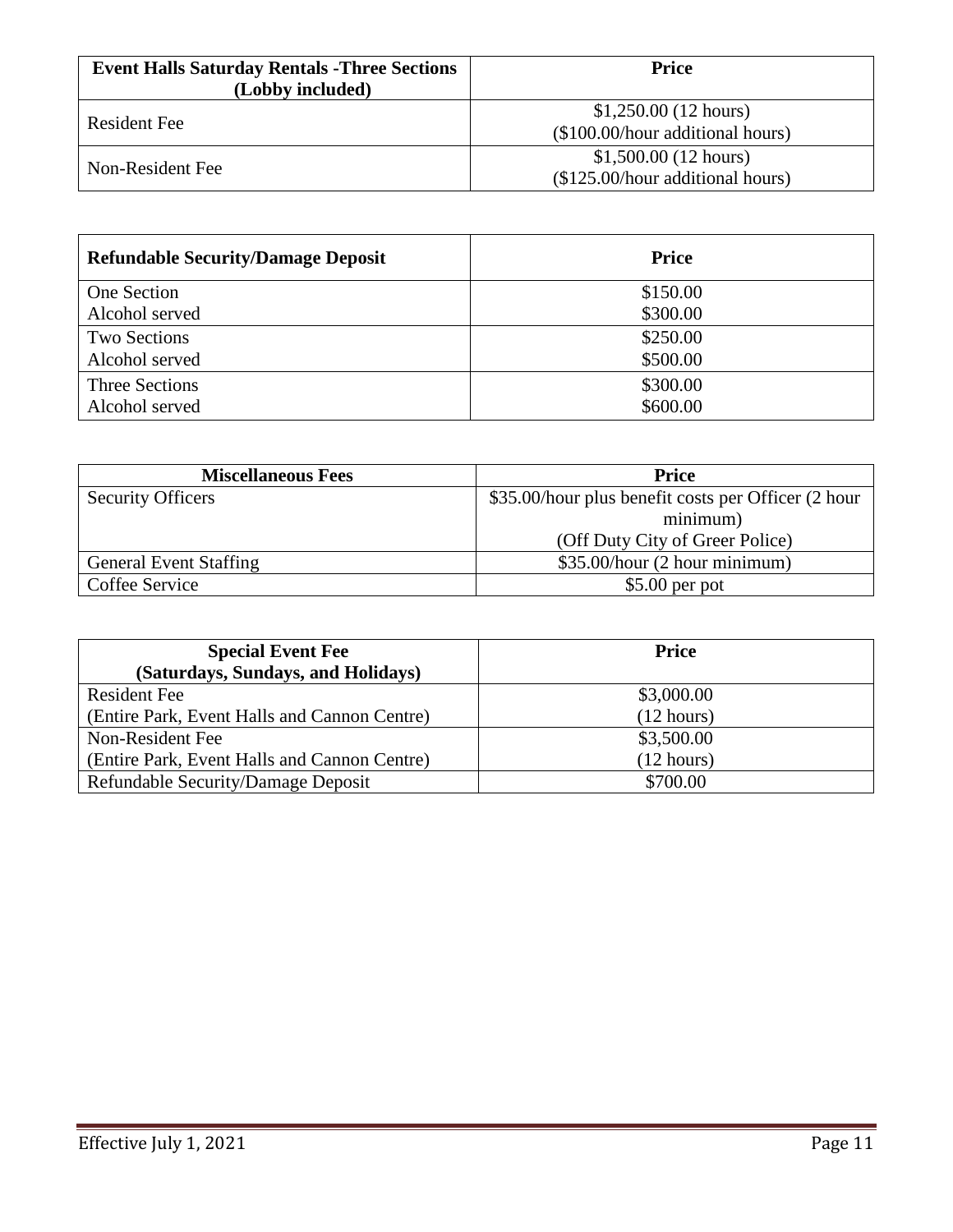## **Fee Structure - City Park:**

| Gazebo                                    | <b>Price</b>           |
|-------------------------------------------|------------------------|
| <b>Resident Fee</b>                       | $$100.00$ 2-hour block |
| Non-Resident Fee                          | $$130.00$ 2-hour block |
| <b>Refundable Security/Damage Deposit</b> | \$50.00                |

| <b>Picnic Shelter</b>              | <b>Price</b>                     |
|------------------------------------|----------------------------------|
| Resident Fee                       | $$60.00$ 4-hour block (AM or PM) |
|                                    | $$120.00$ (Both Blocks)          |
| Non-Resident Fee                   | $$75.00$ 4-hour block (AM or PM) |
|                                    | $$150.00$ (Both Blocks)          |
| Refundable Security/Damage Deposit | \$50.00                          |

| <b>Outdoor Amphitheater</b>                        | <b>Price</b>                      |
|----------------------------------------------------|-----------------------------------|
| <b>Resident Fee</b>                                | $$400.00$ 4-hour block (AM or PM) |
|                                                    | \$800.00 (Both Blocks)            |
| Non-Resident Fee                                   | \$500.00 4-hour block (AM or PM)  |
|                                                    | \$1000.00 (Both Blocks)           |
| Non-Profit                                         |                                   |
| **Must provide proof of Non-Profit status**        | $$200.00$ 4-hour block (AM or PM) |
| **Discounted rate offered up to four (4) times per | $$400.00$ (Both Blocks)           |
| calendar year. **                                  |                                   |
| Refundable Security/Damage Deposit                 | \$150.00                          |
| Alcohol Served                                     | \$300.00                          |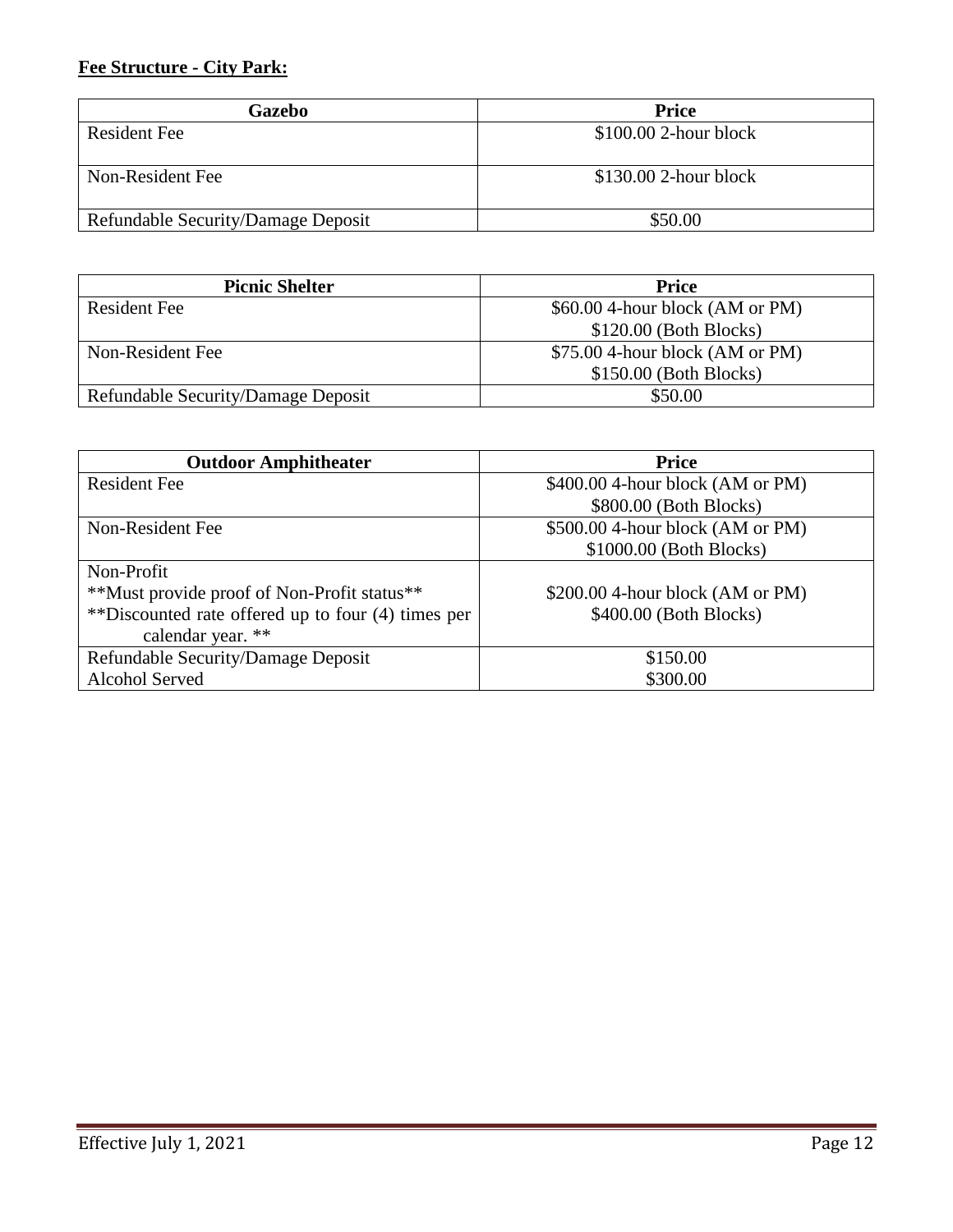# **Fee Structure - Cannon Centre:**

| <b>Event Hall</b>                                  | <b>Price</b>                                            |
|----------------------------------------------------|---------------------------------------------------------|
| <b>Resident Fee</b>                                | \$400.00 4-hour block (additional hrs \$200.00/hour)    |
| Monday thru Thursday                               | $$1,000.00(12)$ hours)                                  |
|                                                    |                                                         |
| Non-Resident Fee                                   | \$460.00 4-hour block (additional hrs 230.00/hour)      |
| Monday thru Thursday                               | \$1,250.00(12 hours)                                    |
|                                                    |                                                         |
| <b>Resident Fee</b>                                | \$450.00 4-hour block (additional hrs 225.00/hour)      |
| Fridays, Saturdays, Sundays and Holidays           | $$1,250.00$ (12 hours)                                  |
|                                                    |                                                         |
| Non-Resident Fee                                   | \$550.00 4-hour block (additional hrs \$275.00/hour)    |
| Fridays, Saturdays, Sundays and Holidays           | $$1,500.00(12)$ hours)                                  |
| Non-Profit                                         |                                                         |
| Monday thru Sunday                                 | $$260.00$ 4-hour block (additional hrs $$130.00/hour$ ) |
| **Must provide proof of Non-Profit status**        | \$780.00 (12 hours)                                     |
| **Discounted rate offered up to four (4) times per |                                                         |
| calendar year. **                                  |                                                         |
| <b>Additional Classroom Use</b>                    | \$10.00/hour per classroom                              |
| Refundable Security/Damage Deposit -               |                                                         |
| No Cooking                                         | \$300.00                                                |
| With Alcohol Served                                | \$600.00                                                |
| Refundable Security/Damage Deposit -               |                                                         |
| Cooking on Site                                    | \$400.00                                                |
| With Alcohol Served                                | \$800.00                                                |

| <b>Meeting/Class Room</b>                          | <b>Price</b>                                       |
|----------------------------------------------------|----------------------------------------------------|
| <b>Resident Fee</b>                                | \$70.00 2-hour block (additional hrs \$35.00/hour) |
| Monday thru Thursday                               |                                                    |
| Non-Resident Fee                                   | \$90.00 2-hour block (additional hrs \$45.00/hour) |
| Monday thru Thursday                               |                                                    |
| Non-Profit                                         |                                                    |
| Monday thru Thursday                               |                                                    |
| **Must provide proof of Non-Profit status**        | \$70.00 2-hour block (additional hrs \$35.00/hour) |
| **Discounted rate offered up to four (4) times per |                                                    |
| calendar year. **                                  |                                                    |
| Refundable Security/Damage Deposit                 | 1 hour rental fee (double when serving alcohol)    |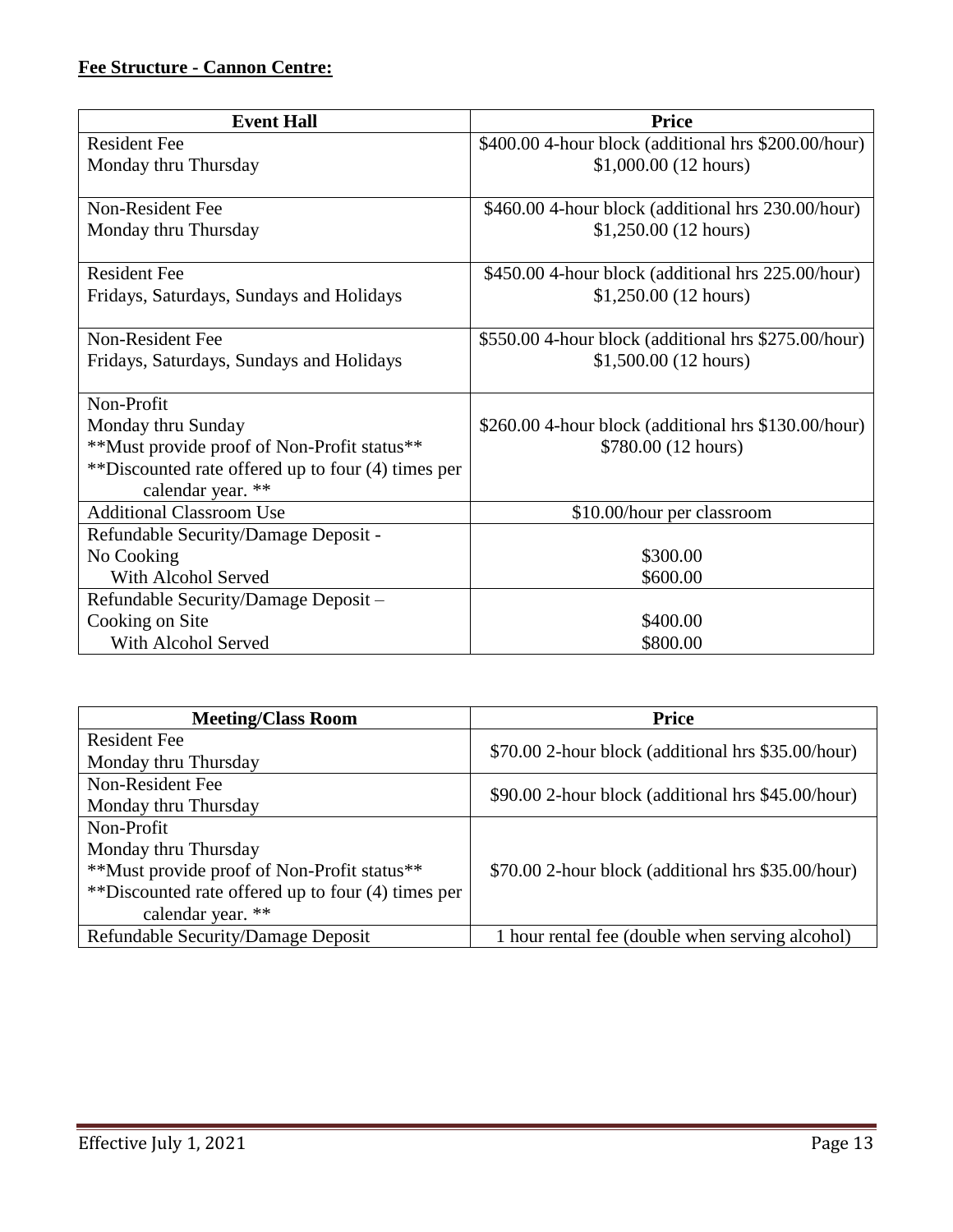### **Fee Structure - Center for the Arts:**

| <b>Dimensions</b> | <b>Total Square</b><br>Footage | <b>Rental Fee</b>                                                                                            |
|-------------------|--------------------------------|--------------------------------------------------------------------------------------------------------------|
| $10 \times 11.5$  | 115                            | \$90.00                                                                                                      |
| 12.5 X 11.5       | 144                            | \$110.00                                                                                                     |
| 11.5 X 11.5       | 133                            | \$100.00                                                                                                     |
| 8.5 X 11.5        | 97                             | \$75.00                                                                                                      |
| $16 \times 11.5$  | 184                            | Student Artist in Residence Trade or \$145.00                                                                |
| 13X 11.5          | 150                            | \$115.00                                                                                                     |
| 14 X 11.5         | 161                            | \$125.00                                                                                                     |
|                   |                                | Antight monet montiginate in one out above and a get monkey of home non-vecely that the studies will be away |

Artists must participate in our art shows and a set number of hours per week that the studios will be open to the public.

This package does not include the use of the stage, but it does include the use of the drop-down projector screen**.**

| <b>Meeting Package</b>                             | <b>Price</b>                                  |
|----------------------------------------------------|-----------------------------------------------|
| Includes:                                          |                                               |
| Performing Arts Lobby                              |                                               |
| <b>Auditorium Floor</b>                            |                                               |
| Green Room                                         |                                               |
| Kitchen                                            |                                               |
| <b>Resident Fee</b>                                | \$280 4-hour block (\$140 for each additional |
| Monday thru Thursday                               | hour or \$950 for 12 hours)                   |
| Non-Resident Fee                                   | \$350 4-hour block (\$175 for each additional |
| Monday thru Thursday                               | hour or $$1150$ for 12 hours)                 |
| <b>Resident Fee</b>                                |                                               |
| Friday, Sunday and Holidays                        | \$350 4-hour block (\$175 for each additional |
|                                                    | hour or \$1150 for 12 hours)                  |
| Non-Resident Fee                                   | \$450 4-hour block (\$225 for each additional |
| Friday, Sunday and Holidays                        | hour or $$1350$ for 12 hours)                 |
| Non-Profit                                         |                                               |
| **Must provide proof of Non-Profit status**        |                                               |
| **Discounted rate offered up to four (4) times per | \$200 4-hour block (\$100 for each additional |
| calendar year. **                                  | hour or $$540$ for 12 hours)                  |
| Sunday thru Friday                                 |                                               |
|                                                    |                                               |
| Refundable Security / Damage Deposit               | \$250 (double when serving alcohol)           |
|                                                    |                                               |

| D. <b>.</b><br>$\mathbf{L}$<br>-<br>-<br>--<br>$ -$ |  |
|-----------------------------------------------------|--|
|                                                     |  |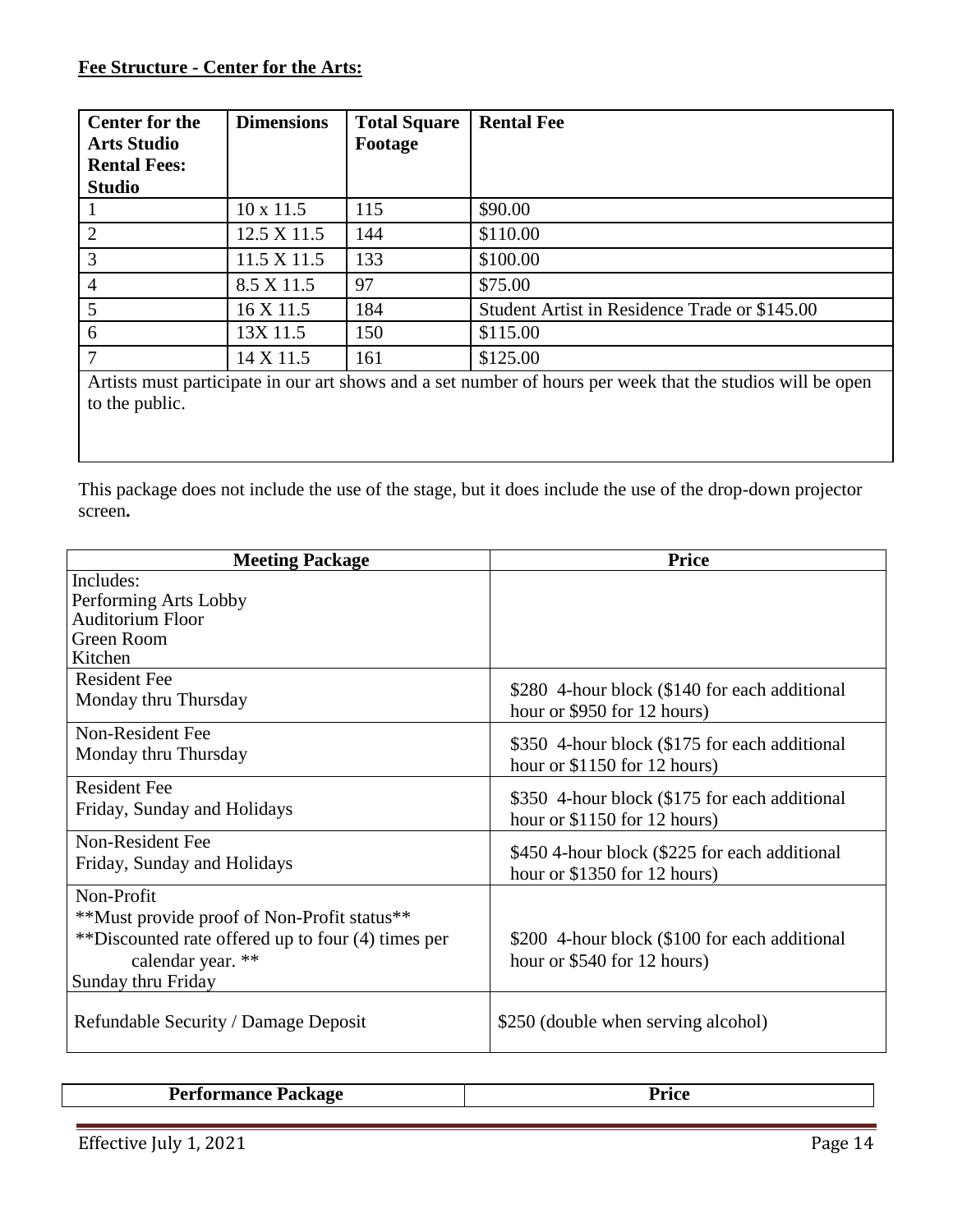| Includes:                                          |                                                                                |
|----------------------------------------------------|--------------------------------------------------------------------------------|
| Performing Arts Lobby                              |                                                                                |
| Auditorium Stage*                                  |                                                                                |
| <b>Auditorium Floor</b>                            |                                                                                |
| Green Room                                         |                                                                                |
| Kitchen                                            |                                                                                |
| <b>Resident Fee</b>                                |                                                                                |
| Monday thru Thursday                               | \$400 4-hour block (\$200 for each additional<br>hour or $$1000$ for 12 hours) |
| Non-Resident Fee                                   |                                                                                |
| Monday thru Thursday                               | \$450 4-hour block (\$230 for each additional                                  |
|                                                    | hour or $$1250$ for 12 hours)                                                  |
| <b>Resident Fee</b>                                | \$450 4-hour block (\$230 for each additional                                  |
| Friday, Sunday and Holidays                        | hour or $$1250$ for 12 hours)                                                  |
| Non-Resident Fee                                   |                                                                                |
| Friday, Sunday and Holidays                        | \$550 4-hour block (\$275 for each additional hour                             |
|                                                    | or $$1500$ for 12 hours)                                                       |
| Non-Profit                                         |                                                                                |
| **Must provide proof of Non-Profit status**        | \$260 4-hour block (\$130 for each additional                                  |
| **Discounted rate offered up to four (4) times per | hour or \$780 for 12 hours)                                                    |
| calendar year. **                                  |                                                                                |
| Sunday thru Friday                                 |                                                                                |
|                                                    |                                                                                |
| Refundable Security/Damage Deposit                 | \$300 (double when serving alcohol)                                            |

\*Use of the stage includes a one-time stage lighting preset (a basic wash of lighting that covers the whole stage will be turned on for renter). Also includes use of two handheld mics with mic stands and two bodypack mics with lavaliers. This does not include a light-board/sound-board or any changes made to the lighting or sound once it has been set. If additional lighting or sound needs are required, renter will need to independently hire a light board operator and/or sound board operator from the City of Greer's list of approved vendors.

| <b>Reception Package</b>                           | <b>Price</b>                                         |
|----------------------------------------------------|------------------------------------------------------|
| Includes:                                          |                                                      |
| Performing Arts Lobby                              |                                                      |
| <b>Visual Arts Lobby</b>                           |                                                      |
| Kitchen                                            |                                                      |
| <b>Resident Fee</b>                                | \$200.00 4-hour block (\$80.00 for each additional   |
| Sunday thru Friday                                 | hour or $$640.00$ for 12 hours)                      |
| Non-Resident Fee                                   |                                                      |
| Sunday thru Friday                                 | $$225.00$ 4-hour block (\$100.00 for each additional |
|                                                    | hour or $$800.00$ for 12 hours)                      |
| Non-Profit                                         |                                                      |
| **Must provide proof of Non-Profit status**        |                                                      |
| **Discounted rate offered up to four (4) times per | \$150.00 4-hour block (\$50.00 for each additional   |
| calendar year. **                                  | hour or $$400.00$ for 12 hours)                      |
| Sunday thru Friday                                 |                                                      |
| <b>Refundable Security/Damage Deposit</b>          | \$150.00 (double when serving alcohol)               |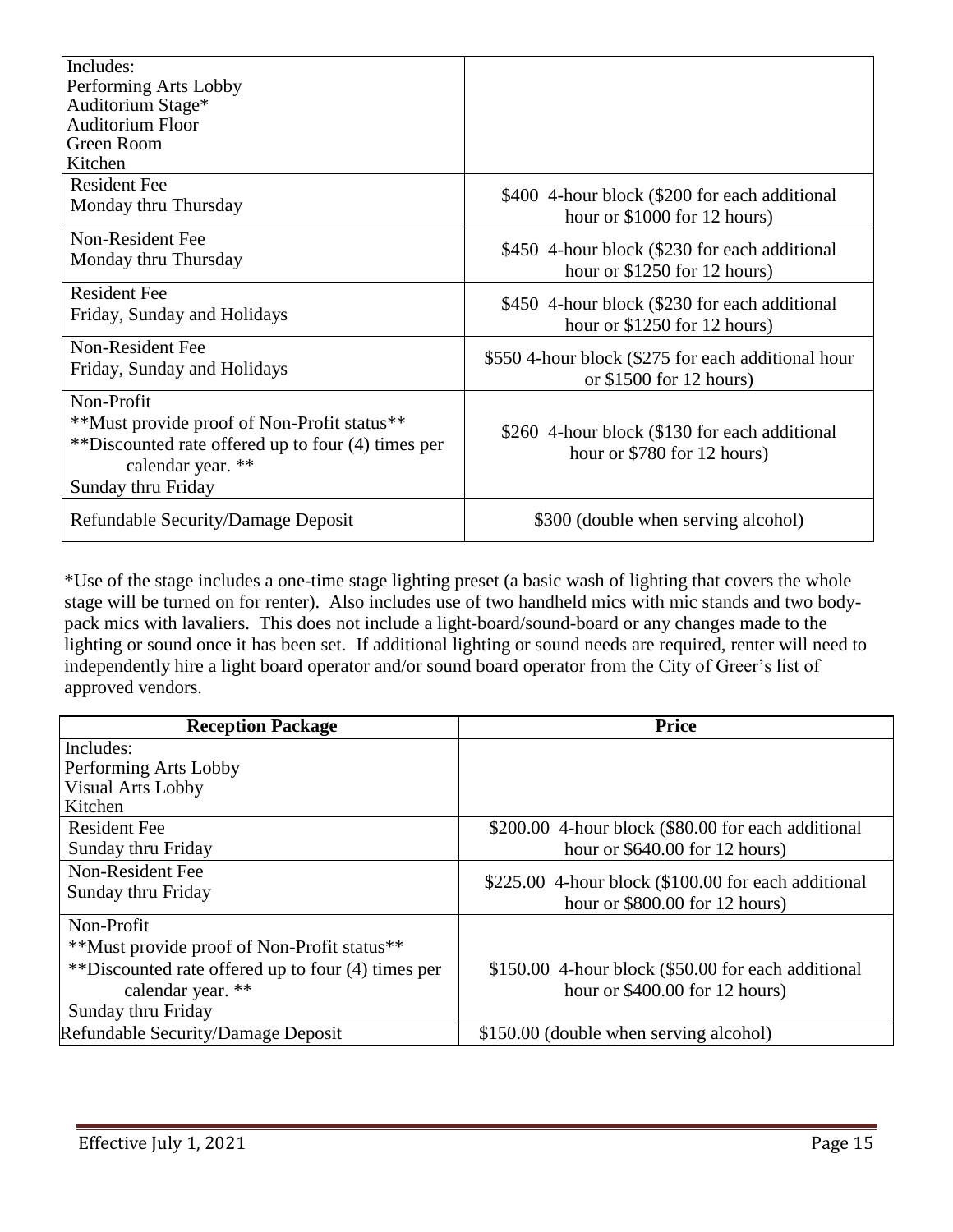| <b>Classroom Package</b>                                    | <b>Price</b>                           |
|-------------------------------------------------------------|----------------------------------------|
| Includes:                                                   |                                        |
| <b>Choose ONE Classroom Space</b>                           |                                        |
| • Visual Arts Classroom                                     |                                        |
| • Dance Classroom/Green Room                                |                                        |
| • Ceramics Studio (Additional fees for                      |                                        |
| use of wheels and kiln firings)*                            |                                        |
| Kitchen (Additional fee of \$35)                            |                                        |
| <b>Resident Fee</b>                                         | \$35.00/hour minimum of 2 hours        |
| Non-Resident Fee                                            | \$45.00/hour minimum of 2 hours        |
| Non-Profit                                                  |                                        |
| **Must provide proof of Non-Profit status**                 |                                        |
| **Discounted rate offered up to four (4) times per calendar | \$35.00/hour minimum of 2 hours        |
| year. **                                                    |                                        |
| Refundable Security/Damage Deposit                          | 1 Hour Rental Fee (double when serving |
|                                                             | alcohol)                               |

\*Rental of Ceramics Studio is an additional fee for use of the pottery wheels (\$8.00 per wheel per hour). Dependent on size/number of loads the kiln firing fee is \$20.00-\$50.00.

| <b>Center for the Arts</b><br><b>Complete Package</b> | <b>Price</b>                           |
|-------------------------------------------------------|----------------------------------------|
| Includes:                                             |                                        |
| Performing Arts Lobby                                 |                                        |
| <b>Visual Arts Lobby</b>                              |                                        |
| Auditorium Stage*                                     |                                        |
| <b>Auditorium Floor</b>                               |                                        |
| Green Room                                            |                                        |
| <b>Visual Arts Classroom</b>                          |                                        |
| Kitchen                                               |                                        |
| Resident Fee                                          | \$1250.00 for 12 hours                 |
| Saturdays                                             | (\$100.00 for each additional hour)    |
| Non-Resident Fee                                      | \$1500.00 for 12 hours                 |
| Saturdays                                             | (\$125.00 for each additional hour)    |
| Refundable Security/Damage Deposit                    | \$300.00 (double when serving alcohol) |

This package includes the entire building, minus the Ceramics classroom and the seven artist's studios. The artists rent the studios and have 24-hour access to their rented studio.

\*Use of the stage includes a one-time stage lighting preset (a basic wash of lighting that covers the whole stage will be turned on for renter). Also includes use of two handheld mics with mic stands and two bodypack mics with lavaliers. This does not include a light-board/sound-board or any changes made to the lighting or sound once it has been set. If additional lighting or sound needs are required, renter will need to independently hire a light board operator and/or sound board operator from the City of Greer's list of approved vendors.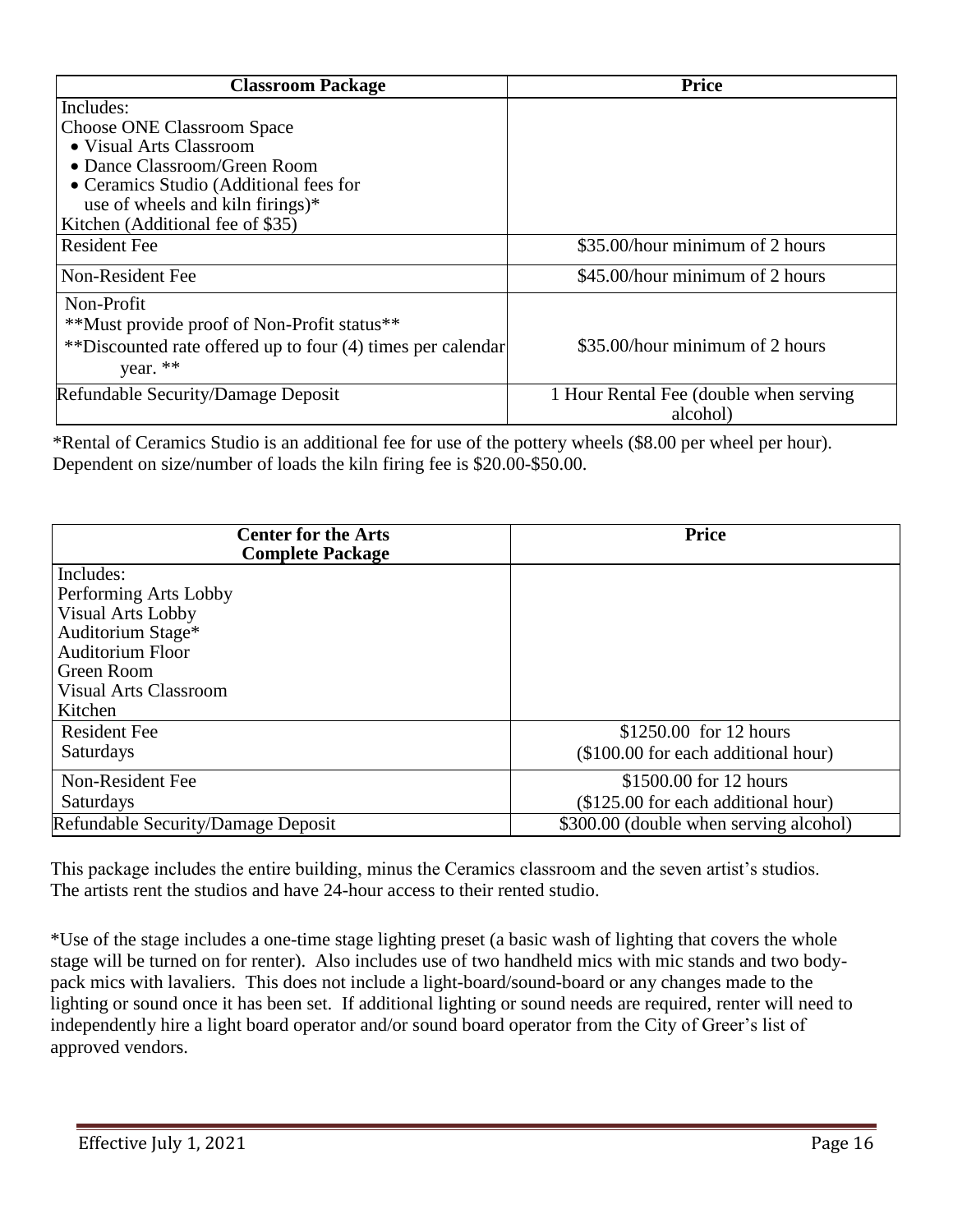| <b>Price</b>                                 |
|----------------------------------------------|
|                                              |
|                                              |
|                                              |
|                                              |
| \$400.00 for 4 hours; \$800.00 for 8 hours   |
| \$500.00 for 4 hours; \$1,000.00 for 8 hours |
|                                              |
| \$200.00 for 4 hours; \$400.00 for 8 hours   |
|                                              |
|                                              |
| \$150.00 (double when serving alcohol)       |
|                                              |

\*Use of the Amphitheatre includes use of two spotlights and the 50 amp event box.

| <b>Miscellaneous Fee</b>      | Price                                                           |
|-------------------------------|-----------------------------------------------------------------|
| <b>Security Officers</b>      | \$35/hour plus benefits costs per Officer (2 hours)<br>minimum) |
|                               | (Off Duty City of Greer Police)                                 |
| <b>General Event Staffing</b> | \$35 per hour (2 hours minimum)                                 |

| <b>Special Event Fee</b>           | <b>Price</b>                        |
|------------------------------------|-------------------------------------|
| Includes:                          |                                     |
| Center for the Arts                |                                     |
| Amphitheatre                       |                                     |
| Park                               |                                     |
| <b>Resident Fee</b>                | \$3000 for 12 hours                 |
|                                    |                                     |
| Non-Resident Fee                   | \$3500 for 12 hours                 |
|                                    |                                     |
| Refundable Security/Damage Deposit | \$700 (double when serving alcohol) |

Tickets being sold at an event will need to utilize the GCAC online box office. A box office fee of \$1 per ticket sold plus 10% of ticket sales will apply.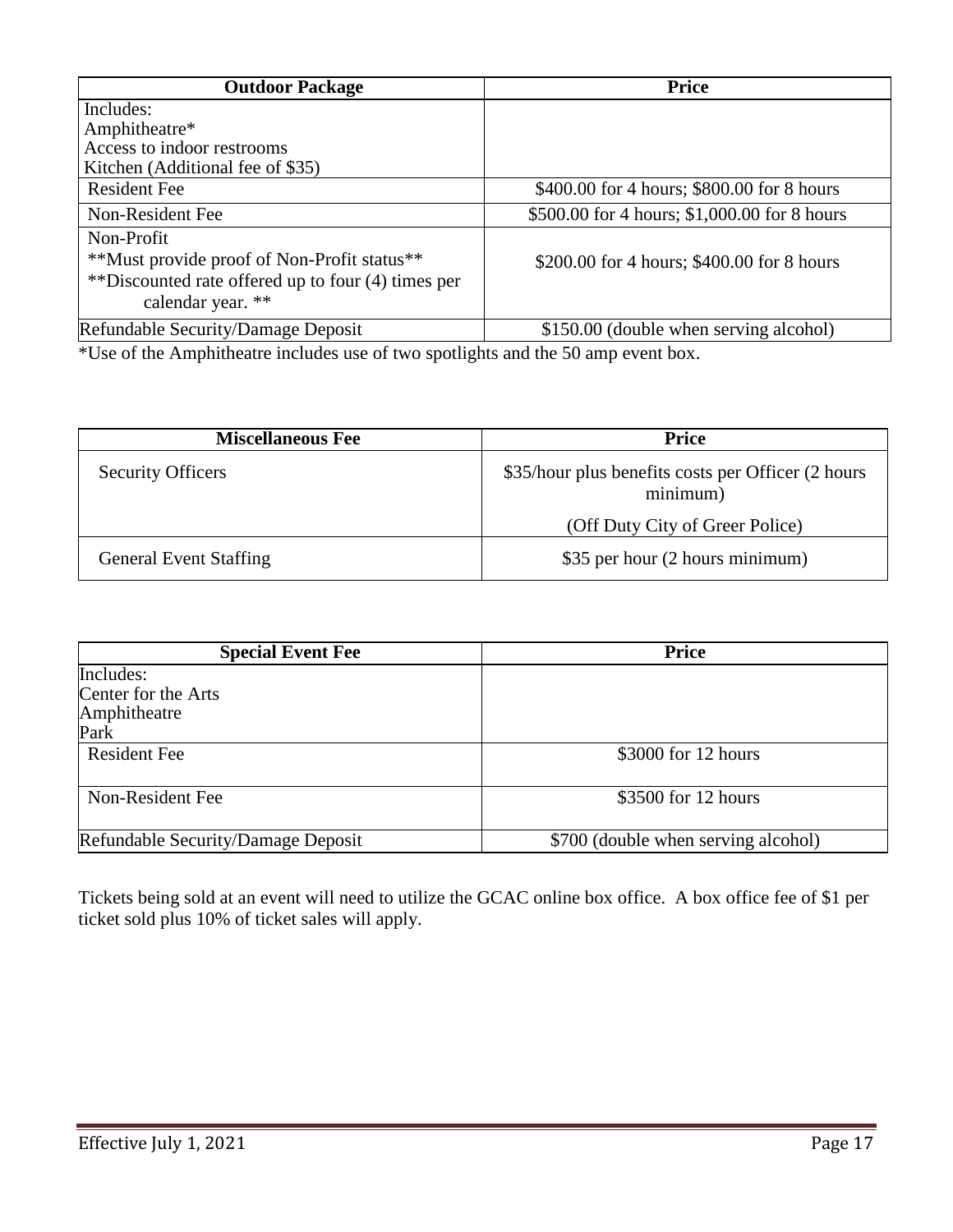#### **Fee Structure – Greer Golf**

| <b>Greens Fee</b>                 | <b>Price</b> |
|-----------------------------------|--------------|
| 9 Holes Resident                  | \$11.00      |
| 9 Holes Non-Resident              | \$12.00      |
| Monday - Thursday                 |              |
| 18 Holes Resident                 | \$17.00      |
| 18 Holes Non-Resident             | \$18.00      |
| Monday - Thursday                 |              |
| 9 Holes Resident                  | \$16.00      |
| 9 Holes Non-Resident              | \$17.00      |
| Weekends/Holidays                 |              |
| 18 Holes Resident                 | \$22.00      |
| 18 Holes Non-Resident             | \$23.00      |
| Weekends/Holidays                 |              |
| 9 Holes Resident                  | \$5.00       |
| 9 Holes Non-Resident              | \$6.00       |
| Junior 18 & Under                 |              |
| 18 Holes Resident                 | \$4.00       |
| 18 Holes Non-Resident             | \$4.00       |
| Junior 18 & Under                 |              |
| 9 Holes Resident                  | \$9.00       |
| 9 Holes Non-Resident              | \$9.00       |
| Senior 62 & Up                    |              |
| 18 Holes Resident                 | \$13.00      |
| 18 Holes Non-Resident             | \$13.00      |
| Senior 62 & Up                    |              |
| <b>Twilight Rate Resident</b>     | \$10.00      |
| <b>Twilight Rate Non-Resident</b> | \$11.00      |
| 18 Holes After 3pm                |              |

| <b>Cart Fee</b>          | <b>Price</b> |
|--------------------------|--------------|
| 9 Holes Resident Fee     | \$11.00      |
| 9 Holes Non-Resident Fee | \$12.00      |
| 18 Holes Resident        | \$17.00      |
| 18 Holes Non-Resident    | \$18.00      |
| 9 Holes Resident         | \$10.00      |
| 9 Holes Non-Resident     | \$11.00      |
| Junior 18 & Under        |              |
| 18 Holes Resident        | \$16.00      |
| 18 Holes Non-Resident    | \$17.00      |
| Junior 18 & Under        |              |
| 9 Holes Resident         | \$10.00      |
| 9 Holes Non-Resident     | \$11.00      |
| Senior 62 & Up           |              |
| 18 Holes Resident        | \$16.00      |
| 18 Holes Non-Resident    | \$17.00      |
| Senior $62 \& Up$        |              |

Effective July 1, 2021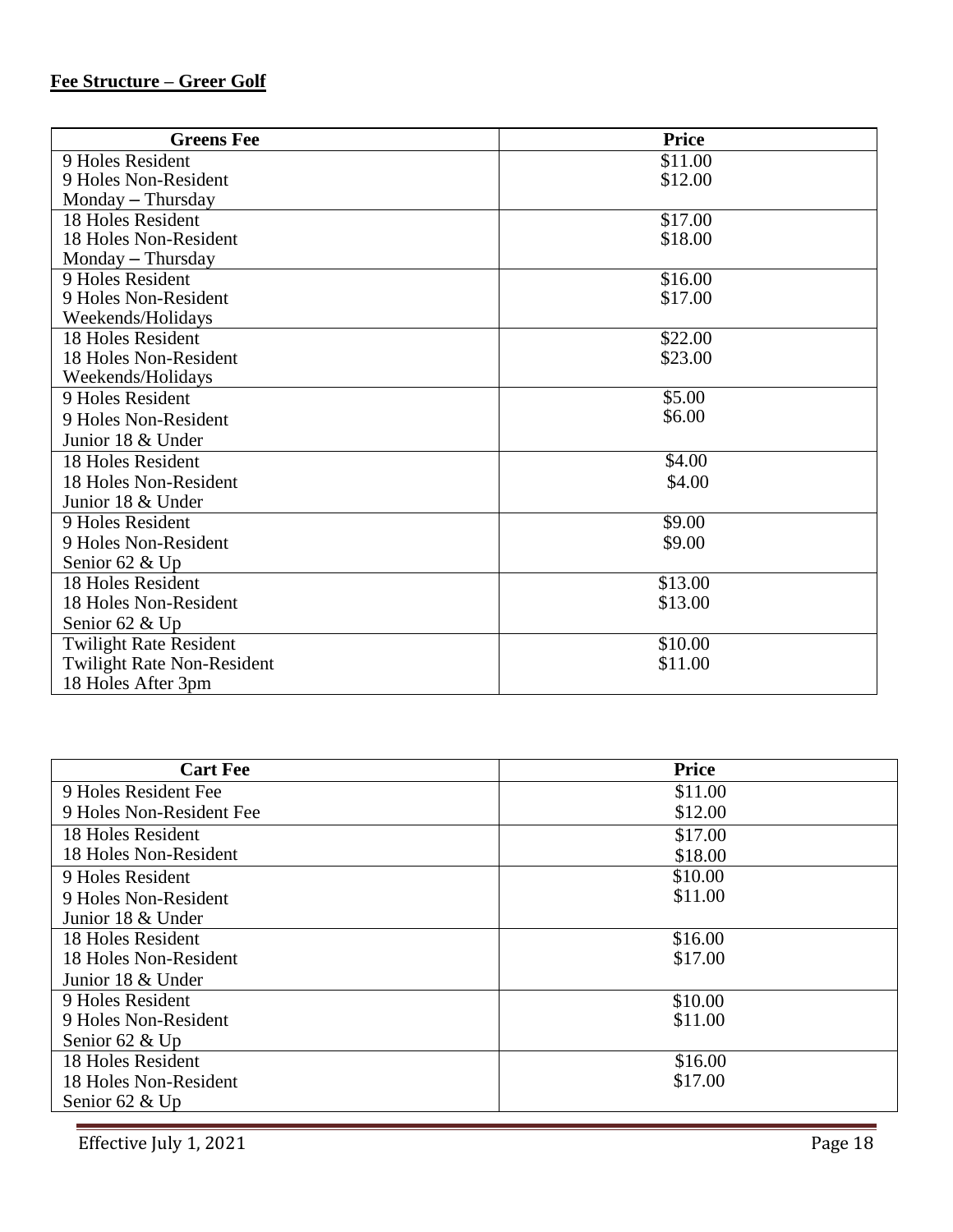| <b>Twilight Rate Resident</b>     | \$16.00 |
|-----------------------------------|---------|
| <b>Twilight Rate Non-Resident</b> | \$17.00 |
| 18 Holes After 3pm                |         |
| Replay/Extra 9 Resident Fee       | \$12.00 |
| Replay/Extra 9 Non-Resident Fee   | \$12.00 |
| Replay/Extra 9 Resident Fee       | \$5.00  |
| Replay/Extra 9 Non-Resident Fee   | \$5.00  |
| Junior 18 & Under                 |         |
| Replay/Extra 9 Resident Fee       | \$10.00 |
| Replay/Extra 9 Non-Resident Fee   | \$10.00 |
| Senior 62 & Up                    |         |

| <b>Member Cart Fee</b> | <b>Price</b> |
|------------------------|--------------|
| 9 Holes                | \$9.00       |
| 18 Holes               | \$15.00      |
| Replay/Extra 9         | \$7.00       |

| <b>Golf Membership</b>     | <b>Price</b> |
|----------------------------|--------------|
| <b>Single Resident</b>     | \$105.00     |
| Single Non-Resident        | \$115.00     |
| Monthly                    |              |
| <b>Family Resident</b>     | \$125.00     |
| <b>Family Non-Resident</b> | \$140.00     |
| Monthly                    |              |
| <b>Junior Resident</b>     | \$60.00      |
| Junior Non-Resident        | \$70.00      |
| Monthly 8-17 Years Old     |              |
| <b>Senior Resident</b>     | \$100.00     |
| Senior Non-Resident        | \$110.00     |
| Monthly 65 & Older         |              |
| Corporate Resident         | \$200.00     |
| Corporate Non-Resident     | \$225.00     |
| Monthly                    |              |

| <b>Range Membership</b> | <b>Price</b> |
|-------------------------|--------------|
| Single Resident         | \$20.00      |
| Single Non-Resident     | \$23.00      |
| Monthly                 |              |
| <b>Junior Resident</b>  | \$15.00      |
| Junior Non-Resident     | \$17.00      |
| Monthly 8-17 Years Old  |              |
| <b>Senior Resident</b>  | \$18.00      |
| Senior Non-Resident     | \$20.00      |
| Monthly 65 & Older      |              |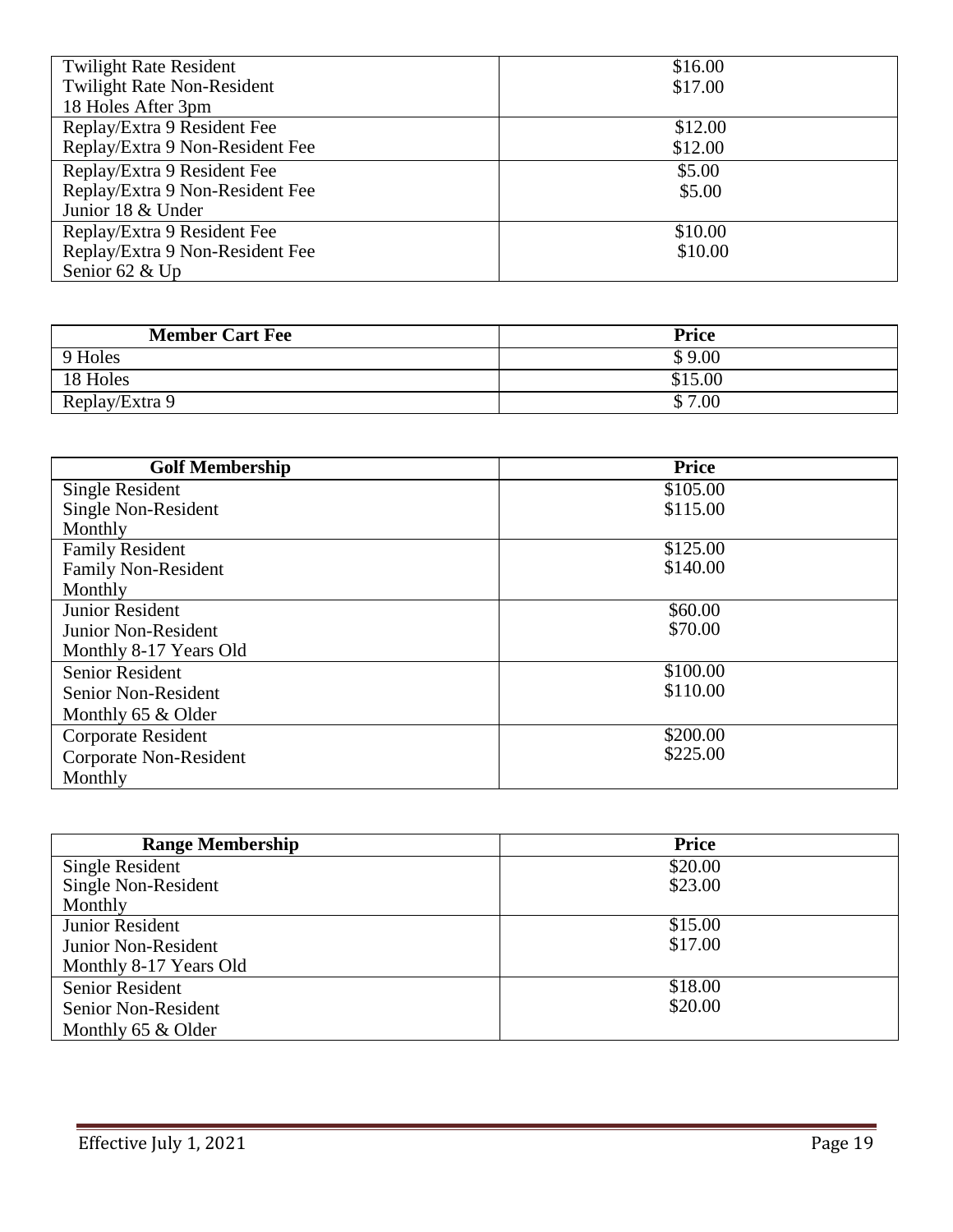| <b>Range Bucket Fee</b> | <b>Price</b> |
|-------------------------|--------------|
| Resident                | \$3.00       |
| Non-Resident            | \$4.00       |
| Per Bucket (Small)      |              |
| Resident                | \$6.00       |
| Non-Resident            | \$7.00       |
| Per Bucket (Large)      |              |
| Resident                | \$9.00       |
| Non-Resident            | \$10.00      |
| Per Bucket (X-Large)    |              |

| <b>Pool Membership Fee</b> | <b>Price</b> |
|----------------------------|--------------|
| Resident                   | \$325.00     |
| Non-Resident               | \$375.00     |
| Summer                     |              |
| Guest                      | \$5.00       |
| Daily                      |              |

| <b>Room Fee</b>                  | <b>Price</b> |
|----------------------------------|--------------|
| Room 1A Resident                 | \$45.00      |
| Room 1A Non-Resident             | \$60.00      |
| Hourly (2 Hours Minimum)         |              |
| Room 1B Resident                 | \$45.00      |
| Room 1B Non-Resident             | \$60.00      |
| Hourly (2 Hours Minimum)         |              |
| Room 2A Dining Room Resident     | \$70.00      |
| Room 2A Dining Room Non-Resident | \$85.00      |
| Hourly (4 Hours Minimum)         |              |

| <b>Locker Fee</b> | <b>Price</b> |
|-------------------|--------------|
| Resident          | \$85.00      |
| Non-Resident      | \$100.00     |
| Annual            |              |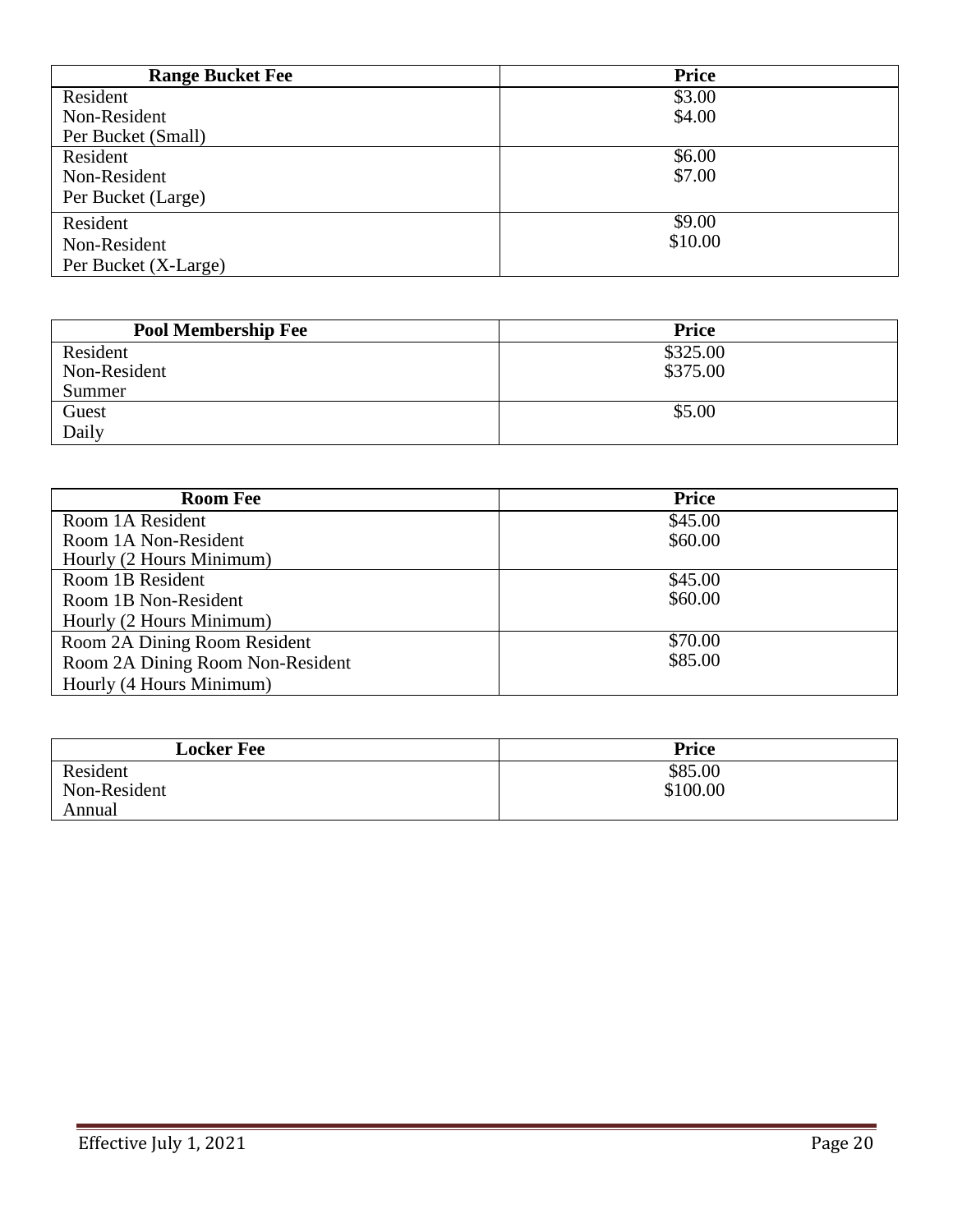## **POLICE DEPARTMENT FEES:**

| <b>Administrative Fees:</b>                         |                                     |
|-----------------------------------------------------|-------------------------------------|
| Incident/Accident Reports: \$.25 (Per Report)       |                                     |
|                                                     |                                     |
| <b>Alarm Fees:</b>                                  |                                     |
| Registration Fee \$10.00                            | See Code                            |
| Violation of Registration Requirements \$100.00     | Ch 62, Article VIII, Section 62-293 |
| <b>False Alarm Fees:</b>                            |                                     |
| $1st - 2nd$ Alarm                                   | No Fee                              |
| $3rd$ Alarm                                         | \$100.00                            |
| $4th - 6th$ Alarm                                   | \$200.00                            |
| $7th$ Alarm                                         | <b>Revocation of Permit</b>         |
| Continued use after Revocation                      | \$500.00                            |
| Alarm sounding continuously in excess of 15 minutes | \$50.00                             |
| <b>Animal Control Fees:</b>                         |                                     |
| First Day of impound of animal                      | \$50.00                             |
| Each day of impound after first                     | \$20.00 per day                     |
| Dog/Cat Cage Rental Deposit                         |                                     |
| Cat Cage                                            | \$50.00                             |
| Dog Cage                                            | \$100.00                            |
| Dog License (Due January $1st$ )                    | See Code                            |
|                                                     | Ch 10, Article IV, Section 10-110   |
| Spayed or Neutered Dog (Lifetime Tag)               | \$5.00                              |
|                                                     |                                     |
| Unaltered Dog (Annual Tag)                          | \$30.00                             |

Police Officer – Security Services \$35.00 per hour plus benefit costs, 2 Hour Minimum**.**

| Taxicab Rates:              |                                                                                 |
|-----------------------------|---------------------------------------------------------------------------------|
| Drop Charge                 | \$2.00                                                                          |
| <b>First Mile</b>           | \$2.25                                                                          |
| <b>Each Additional Mile</b> | \$2.25                                                                          |
| Excess Baggage              | \$1.00 Each                                                                     |
| Wait Time                   | \$.25 per minute                                                                |
|                             | City Limits to Greenville/Spartanburg Airport – one to four passengers \$17.00. |